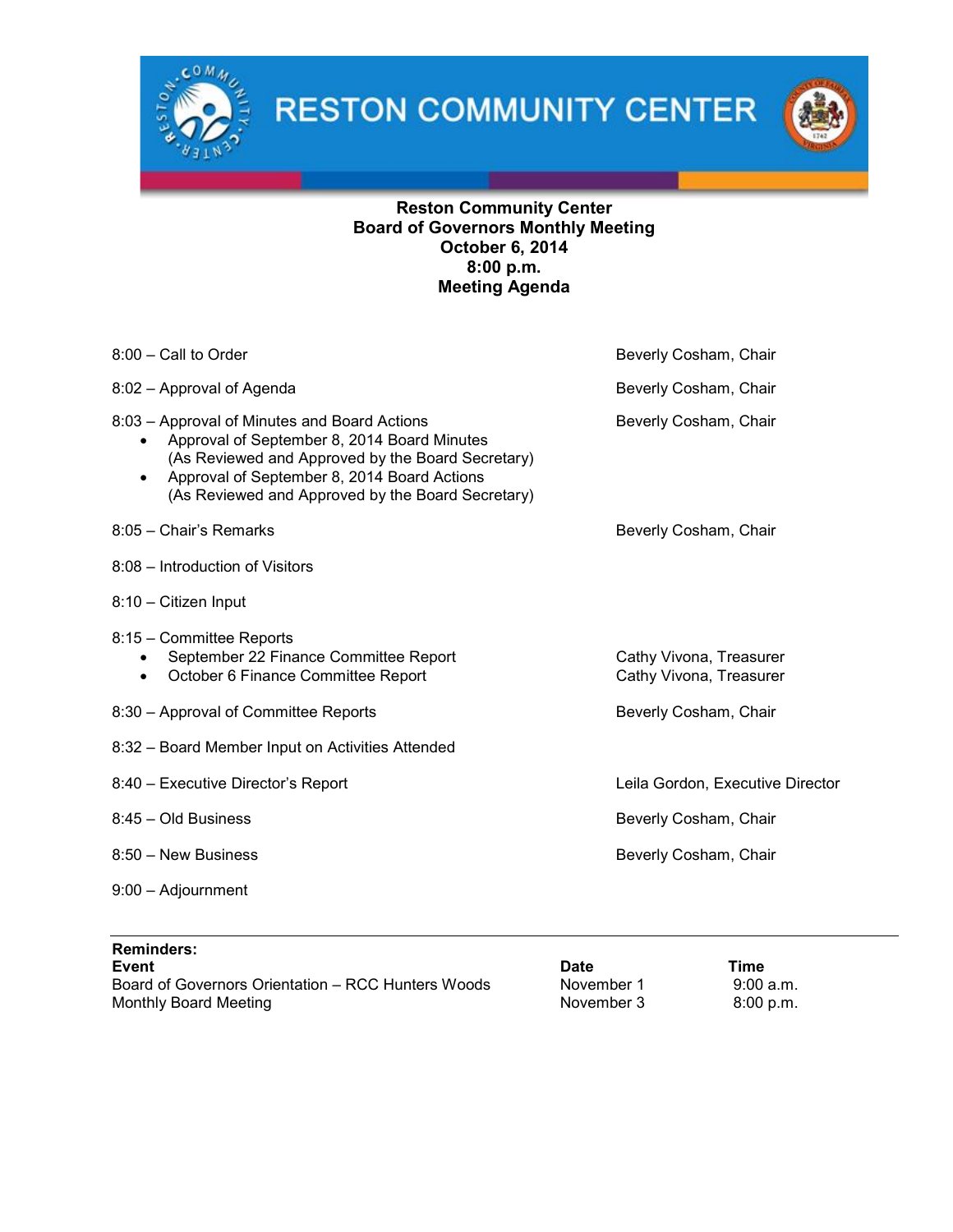

**RESTON COMMUNITY CENTER** 

## SUMMARY OF MINUTES RESTON COMMUNITY CENTER BOARD OF GOVERNORS MEETING SEPTEMBER 8, 2014

 Bill Penniman Cathy Vivona **•** Vicky Wingert

#### Present:

- **Beverly Cosham, Chair**
- Bill Bouie
- **Lisa Sechrest-Ehrhardt**
- John Mendonça
- Michelle Moyer

## Absent and Excused:

Gerald Zavala

## Attending from the RCC Staff:

- Leila Gordon, Executive Director
- **Barbara Wilmer, Executive Assistant**

The Chair called the meeting to order at 8:14 p.m.

#### MOTION #1:

#### Approval of the Agenda

Cathy moved that the Agenda be approved as written. Bill B. seconded the motion. The motion passed unanimously.

#### MOTION #2:

#### Approval of the July 7, 2014 Board Minutes

Cathy moved that the Board approve the July 7, 2014 Board Minutes. Bill B. seconded the motion. The motion passed unanimously.

### MOTION #3:

#### Approval of the July 7, 2014 Board Actions

Bill B. moved that the Board approve the July 7, 2014 Board Actions. Cathy seconded the motion. The motion passed unanimously.

#### Chair's Remarks

Bev welcomed Board members, visitors and viewers and said that our summer was like fall, but warned that summer is coming back.

#### Introduction of Visitors

Signe Friedrichs of the Council for the Arts of Herndon and Mercia Hobson of the Herndon Foundation for the Cultural Arts (ArtSpace Herndon) were introduced. They said they were observing tonight to learn strategies for efficient and effective governing board meetings.

#### Citizen Input

None.

#### Board Member Input on Activities Attended

Michelle was busy in the community but not necessarily with RCC-related activities. She volunteered at the Reston Triathlon (was there when Lisa finished), was involved in discussions regarding the Lake Anne Fellowship House, and is helping with organizing the triathlon event for the 2015 World Police and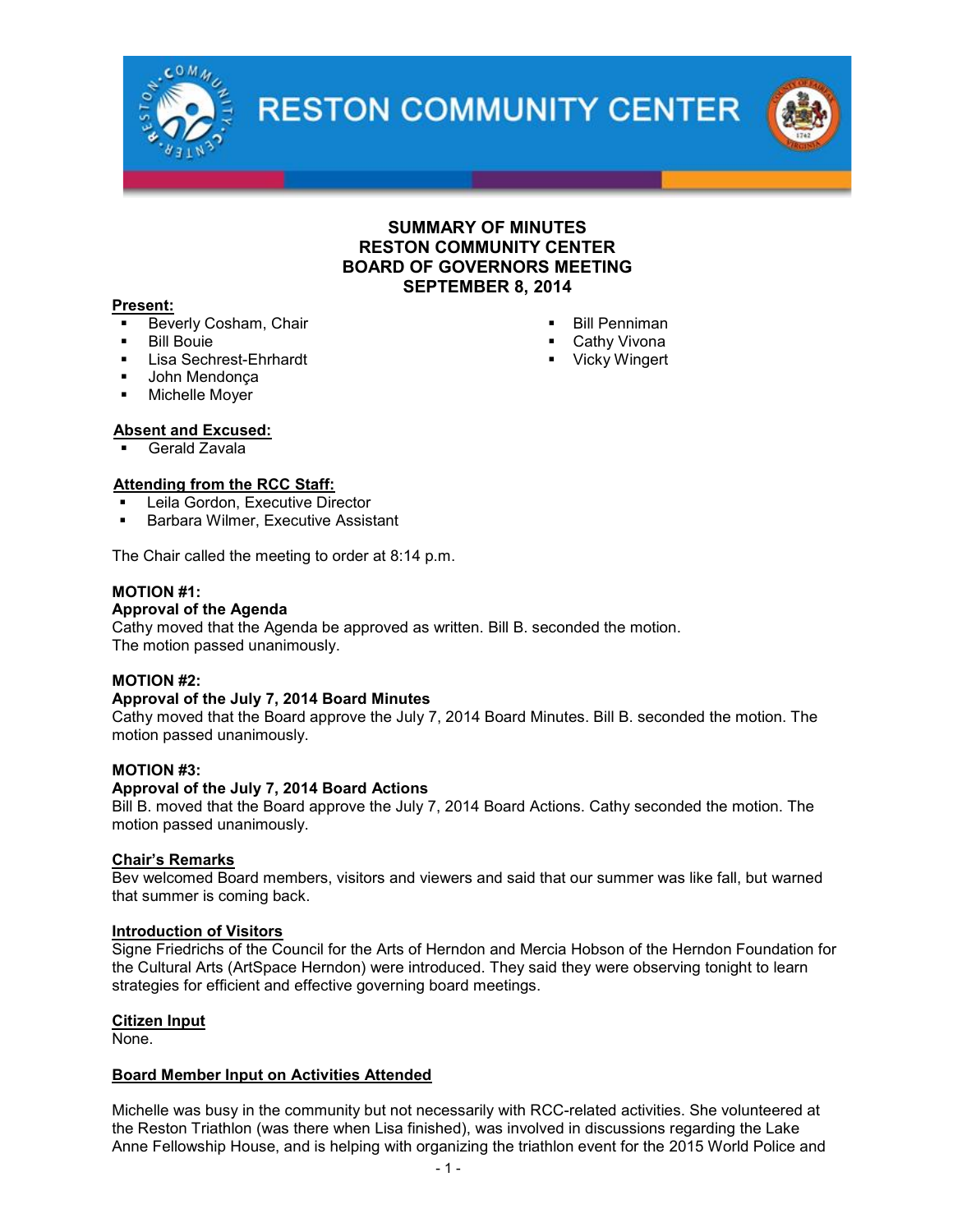## September 8, 2014 Board of Governors Meeting Minutes

Fire Games. She was at the Lake Anne farmers' market and suggested RCC have a presence in and during the market.

Cathy played bridge, and had good days and bad days; she took her Silver Line maiden voyage and said that even traveling outside of rush hour she found it very exciting.

Bill B. had an unexpectedly busy summer; the Park Authority met throughout the summer months to grapple with the upcoming budgets: a one percent reduction in FY15 and a three percent reduction in FY16. He is participating in the Destination Reston project, a project for marketing Reston services and programs, but particularly in conjunction with the Silver Line corridor. The IPAR Chalk Fest at Town Center was great, and he is a proud father, as his daughter was involved in its planning as well as Reston's first chalk festival held earlier in the summer at Lake Anne Plaza.

Bill P. was busy with the Reston Planning and Zoning Committee. He attended the Lake Anne Jazz and Blues Festival and dropped in at our wood shop. He agrees that riding the Silver Line is great, especially for traveling to baseball games, museums, and meet-ups with friends. He also agreed with Cathy that the trains are very busy most of the time.

Vicky has ridden the Silver Line, too, to Eastern Market. She has attended some RCC classes and concerts, and had a good summer. She is enjoying feeling healthy.

Lisa really enjoys the Silver Line's door-to-door service for her: home to UDC and return. She's been spending time this summer at each of the shopping centers to get a feel for their respective environments. The community is amazingly diverse and seems to be growing -- there is ongoing construction at Terraset and she understands South Lakes High School is at capacity already. The experience at the Reston Triathlon was interesting – it's a big one, and athletes at all levels of triathlon experience participated. She's going to try to do it every year until she can't. She noted that this year involved swimmers conforming to rules regarding use of wet suits and was pleased that she did well despite being a little apprehensive about the water temperature.

John's wife stopped working, and he returned to work. He attended the Lake Anne Plaza Ukulele Festival and was surprised at the lower attendance compared to last year. He also went to the Reston Town Center Chalk Festival, various GRACE art events, and refereed for a Special Olympics soccer tournament in Herndon which was very impressive. He and his wife used the Silver Line to go to a Woolly Mammoth show and discovered that the trip home seems very long. John's soccer teams both won; during the early afternoon game kids asked to come off the field because of the heat. John also attended some of the concerts at town center.

Bev attended the Silver Line opening event and lost the Founder (covered in detail in the August 1 RCC Newsletter), performed in the NextStop theatre's summer cabaret series, and appeared with Laverne Gill on Channel 28's Reston African American Legacy Program. As a consequence of that experience, she and some others are discussing restarting Reston Black Focus. Bev also did some readings at the Kennedy Center and the Shakespeare Theatre.

#### Executive Director's Report

Leila said we had a busy summer. We will be launching the new website after the Preference Poll end date. Key staff participated in three strategy sessions covering communications, cost recovery, and personnel retention, morale and training initiatives, which were all very productive. We will pursue outreach to community members on how they want to get information from us and how they use the program guide. Cost recovery sessions included strategies for the budget process. This August's revenue was higher than last year's August-December numbers. The camps performed above expectations, despite having had to cancel several as a result of the FCPS extension of the school year into June. Programmers are using effective strategies for scheduling historically popular programs in ways that also lower costs. Fall registration got a big boost from the opportunity to register online; it is a very successful new tool. Reduced Shakespeare has started to load in for the Extravaganza, and their first shows are close to selling out. Leila said that while a third of the concerts at Lake Anne were cancelled because of stormy weather, we should take the long view: outdoor performance experiences should be seen on a continuum, not as a series of one-offs. Leila has been involved in the Reston Chamber of Commerce's Destination Reston project. The goal of the effort is to create coordinated marketing for all the activities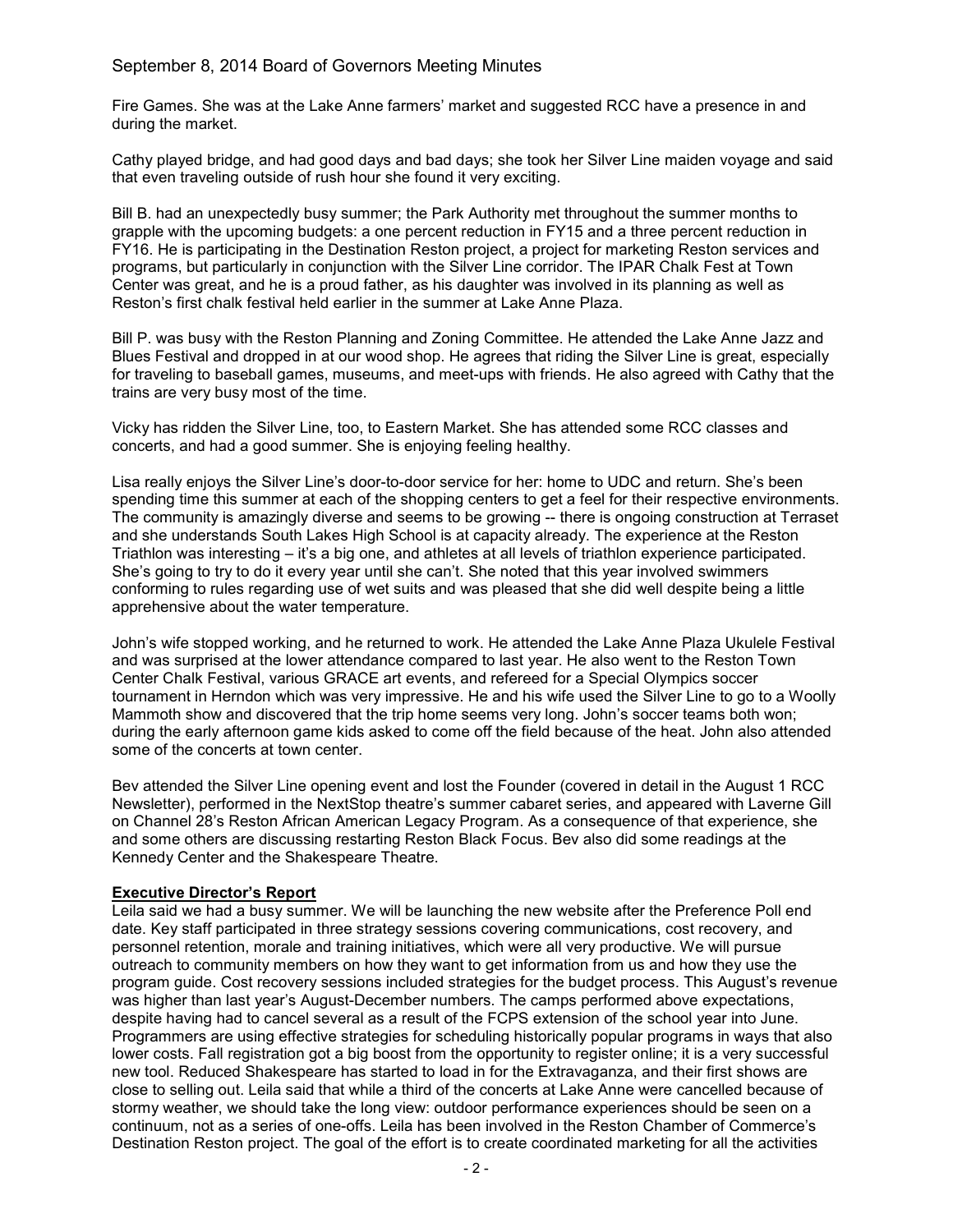## September 8, 2014 Board of Governors Meeting Minutes

and services available in Reston. Including developers in the planning helps brand Reston as both a lifestyle and a business destination. Focus has begun to sharpen in the community around the World Police and Fire Games in 2015: the athlete's village will be at Reston Town Center. Organizers are working on connecting games and the arts, an evolving process.

Leila met with Pat Hynes (our district's school board member) related to the Serving Reston Youth effort. Pat committed to putting FCPS staff and Serving Reston Youth members together to try to establish better connections and efficiencies among organizations, programs and schools to maximize service to kids.

## Old Business

The RCC Policy Framework has been vetted by the County Attorney and tweaks to the language were made regarding the relationship of the Board of Governors to the Board of Supervisors; these were clarifying edits not substantive to the policies.

The Policy and User Manual has been a long time coming; we've gathered existing material from numerous places into this combined resource. If the project is endorsed by the Board we will push it forward into design and eventually it will live on the RCC website; we will also print a limited number to be available on request. The manual draft, too, has been reviewed by the County Attorney.

## MOTION #4:

Bill B. moved that the Board charge the staff with moving forward on creation of the RCC Policy and User Manual; Vicky Wingert seconded the motion. The motion passed unanimously.

## MOTION #5:

Bill B. moved that the Board accept the RCC Policy Framework as edited by the County attorney. Vicky seconded the motion. The motion passed unanimously.

## New Business

There was no new business.

There will be a Finance committee meeting scheduled for September 22.

The next meeting of the RCC Board of Governors will take place October 6.

Bev will be opening the next season of the OLLI *Meet the Artists* Concert Series on September 25.

John requested information related to the assertion made in the Candidate Forum earlier in the evening regarding projected RCC budgets accommodating costs associated with a new recreation facility. Leila explained that there are no projected budgets with those elements. She believes the reference was to the RCLCO study commissioned by the Board of Governors regarding likely performance of the tax base for Small District 5 in the coming years to understand revenue forecasts. She said she would send John the link to that study as it remains up on our website.

#### MOTION #6:

#### To Adjourn the Meeting

Bill B. moved to adjourn the meeting at 9:02 p.m. Lisa seconded the motion. The motion passed unanimously.

 $W$ d Tam  $\overline{\phantom{a}}$ 

William Penniman, Board Secretary

| September 29, 2014 |  |
|--------------------|--|
| Date               |  |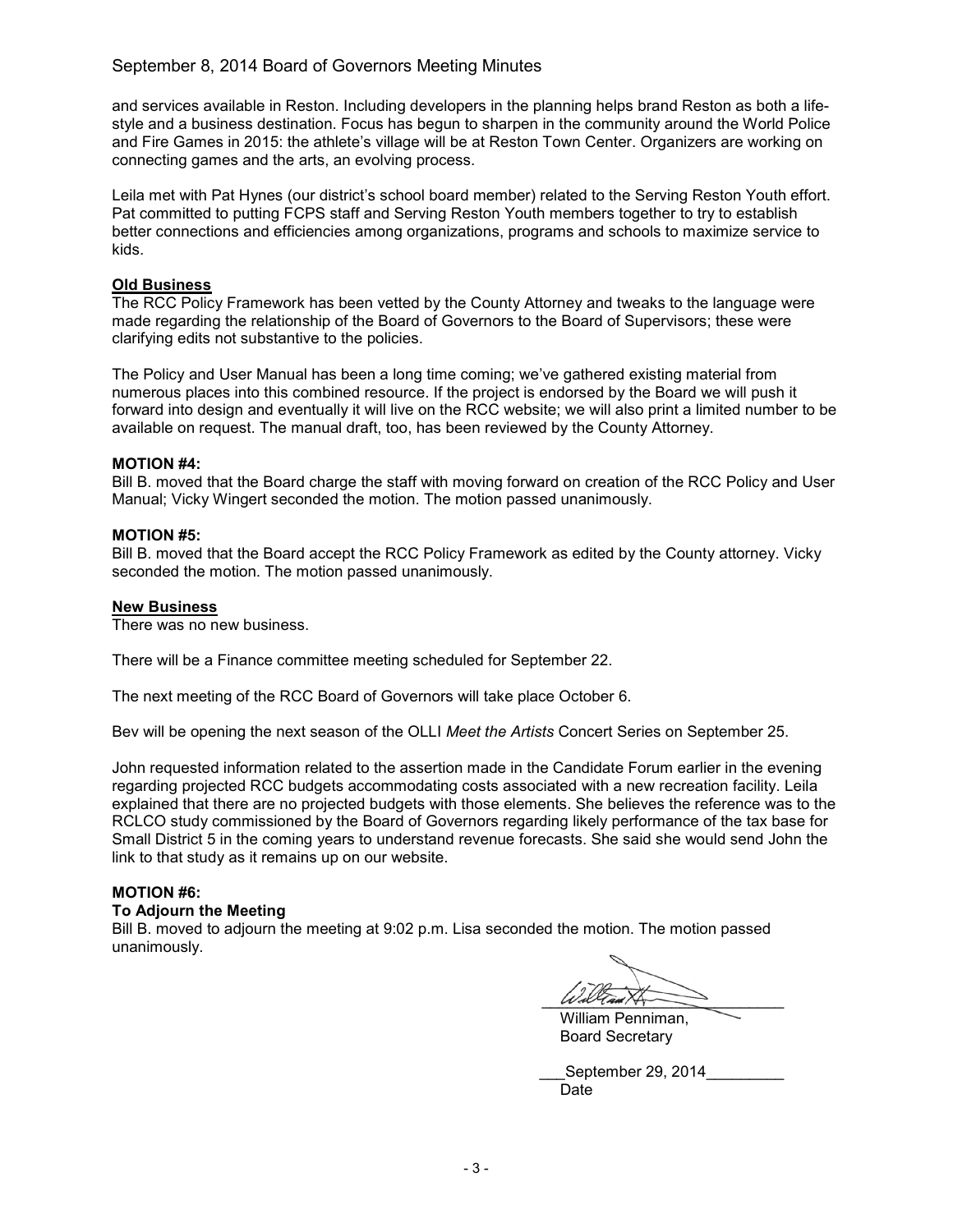BOARD ACTIONS TAKEN AT BOARD OF GOVERNORS MEETING ON SEPTEMBER 8, 2014

- 14-0908-1 Bd That the Board approve the Agenda.
- 14-0908-2 Bd That the Board approve the July 7, 2014 Board Minutes.
- 14-0908-3 Bd That the Board approve the July 7, 2014 Board Actions.
- 14-0908-4 Bd That the Board Board charge the staff with moving forward on creation of the RCC Policy and User Manual.
- 14-0908-5 Bd That the Board accept the RCC Policy Framework as edited by the County Attorney.
- 14-0908-6 Bd That the meeting be adjourned.

 $WdV$ am $N$ 

William Penniman, Board Secretary

\_\_\_September 29, 2014\_\_\_\_\_\_\_\_\_ Date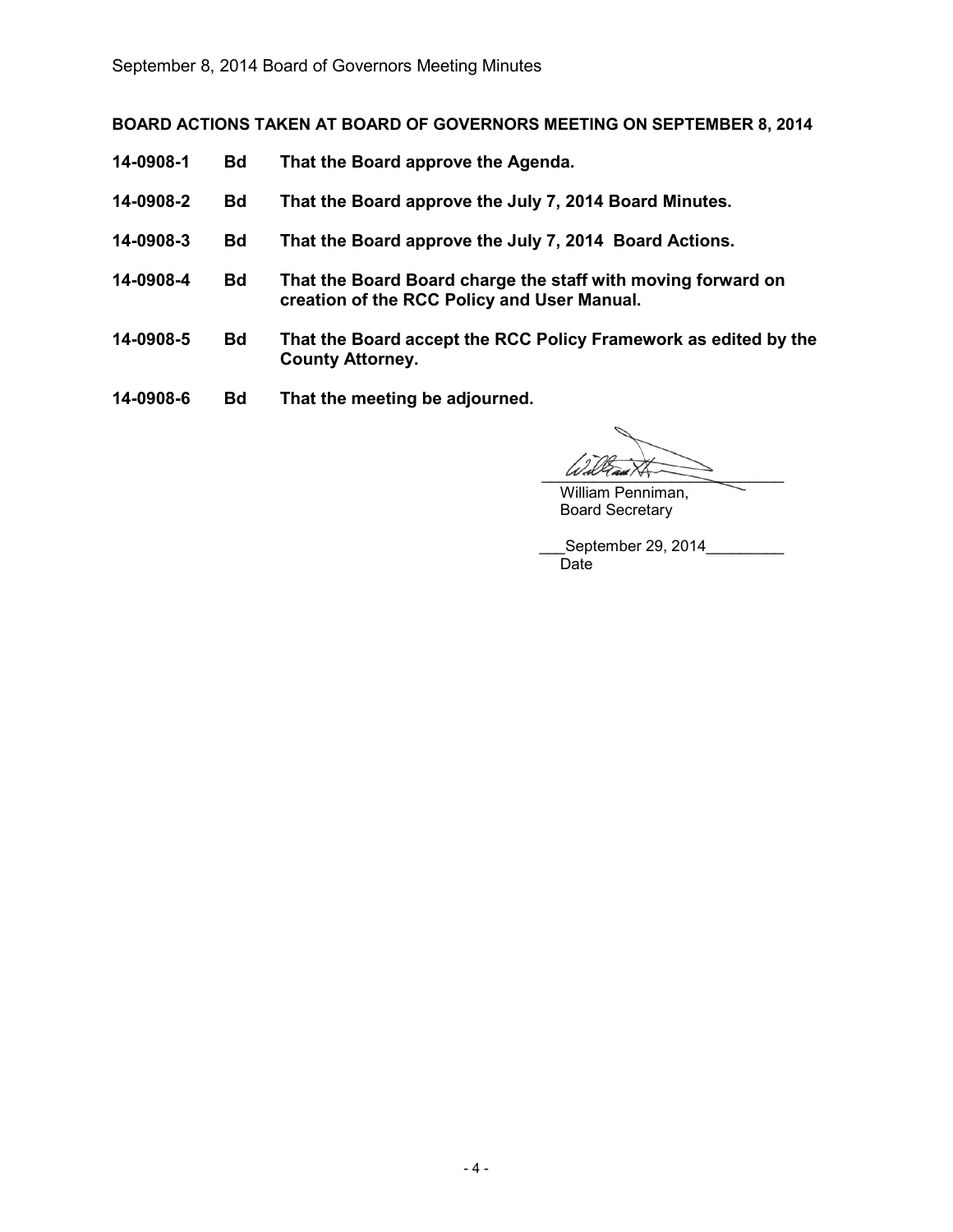**RESTON COMMUNITY CENTER** 



#### SUMMARY OF MINUTES RESTON COMMUNITY CENTER BOARD OF GOVERNORS FINANCE COMMITTEE REPORT September 22, 2014

The Finance Committee met on September 22, 2014.

#### Present were:

- Cathy Vivona
- Bill Bouie

## Absent and Excused:

Gerald Zavala

## Attending from the RCC Staff:

- Leila Gordon, Executive Director
- **Barbara Wilmer, Executive Assistant**

Cathy called the meeting to order at 6:07 p.m.

Leila reviewed the August end-of-month financial report.

Revenue from taxes comes in two large amounts, the first of which has been deposited for FY15. For facility rental income, we bill our regular users on a quarterly basis. Others provide an initial deposit and pay the balance on the date of event, so the latter is an irregular revenue stream. Performing arts also provides irregular income, dependent on the performance schedule. As a result of the Reduced Shakespeare performances this past two weeks, Performing Arts is already at 105 percent of the annual revenue target. Expectations are that this will be an exceptional year, as was last year. Line 4 is a pass through account for monies collected and then redistributed to our community arts organizations. Aquatics totals indicate solid revenue so far. Levi Lainhart, recently hired, will pick up the responsibility for class schedules, especially the private lessons, and so that revenue stream should pick up again soon. Aquatics rental users are billed quarterly. Fitness programs are doing well, on track to meet revenue targets. Most of the revenue generated by Teens activities is for summer programs. We see less significant revenue amounts September-May, but they should hit their targets.

Cathy inquired about the process for budgeting for classes. Leila responded that we budget at 80 percent of the class minimum (based only on Reston resident participation). Three categories of revenue exist for RCC. The least revenue is generated from our soul-of-the-agency events (e.g., Multicultural, MLK), for which there is no admission charge. We have a very small cost recovery from booth charges, book sales, \$5 lunch charges, etc., but they are almost entirely subsidized events.

Our second goal is to provide the largest possible spectrum of events with intrinsic social and cultural value. We do not get near cost recovery for much of the youth, teen, and 55+ programming. These are partially subsidized areas with anywhere from 20-50 percent levels of subsidy.

There is a third area for which we try to recover all direct costs (a reminder that this does not include overhead or operational costs). We do get one-to-one recovery, for the most part, for trips and tours, fine arts activities and classes, and also our fitness programs. We get a higher recovery than one-to-one (direct costs) for our private lesson delivery.

- Michelle Moyer
- John Mendonça
	- Renata Wojcicki, Director of Finance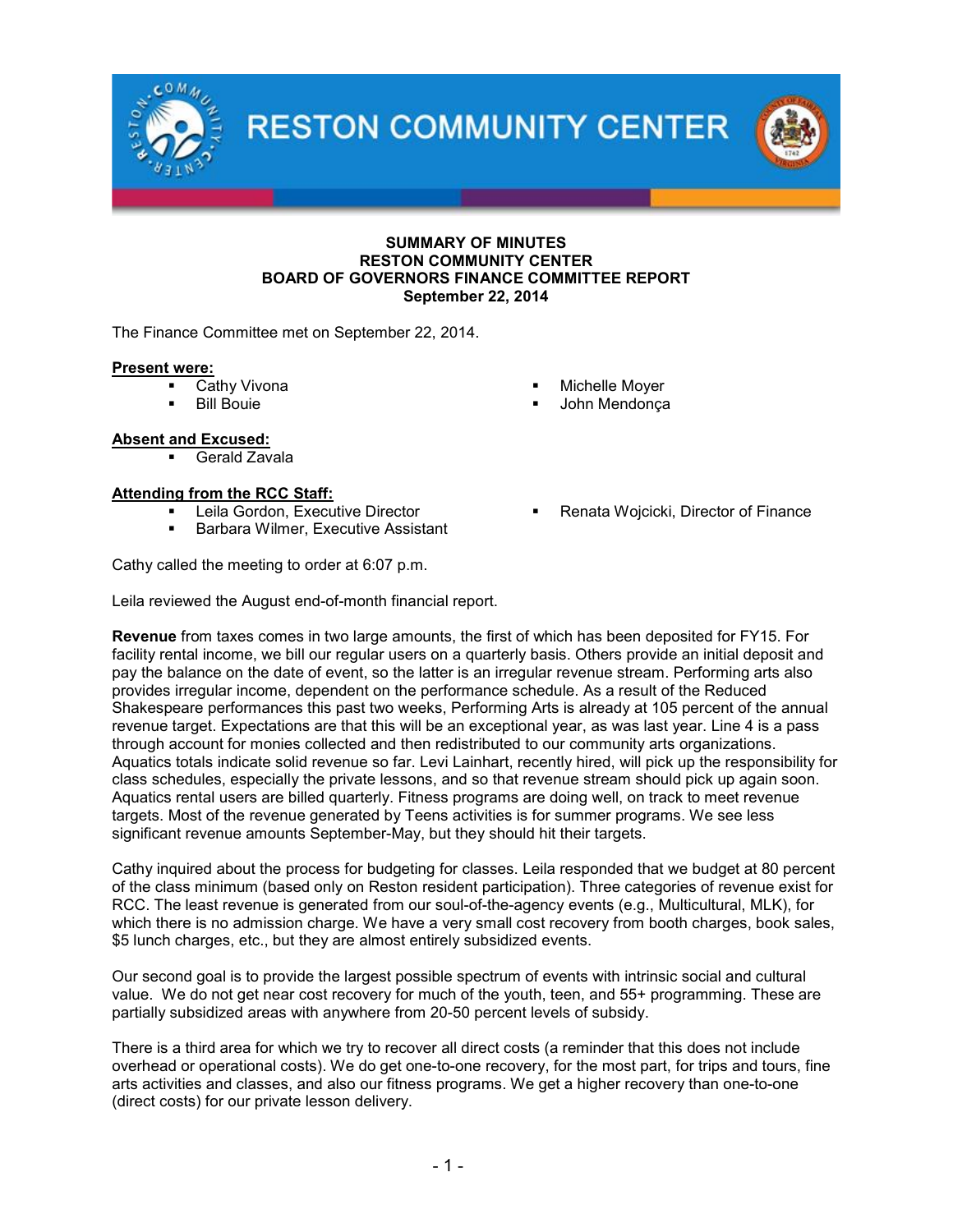September 22, 2014, Finance Committee Report

Our rental charges for CenterStage are comparable to GMU's Harris Theatre and MCC's Alden Theatre rental prices.

The Professional Touring Artist Series (PTAS) represents a soul-of-the-agency line of effort. Presenting and providing a home for arts organizations are at the heart of our mission; the PTAS is not a loss-leader in the sense that it's not designed as programming that "markets" other activities. Our artist fees might be recovered, but not the operational costs of running the theatre or related costs to presenting the performances (technical and artist support).

John asked to see the year end financials for FY14; the information appears on the handout Fund Statement. On request, Renata provided the Fund Statement that also shows the FY14 Revised Budget for comparison. All agreed that including this type of comparison document in the presentation of the budget materials would be advisable in future years.

At 60 percent capacity for the year in attendance for the PTAS in FY15 we hope to exceed revenue projections; hitting the respective participation targets through all departments will generate more revenue than is budgeted. Reaching optimum participation levels across cost centers and pricing to achieve our targeted recovery goals is part of the strategy to achieve our balanced budget outcome for FY16.

For 55+ programming we expect growth in participation – the director is designing attractive programs. For Youth, our camps over-performed despite some negative factors. Our Adult programs need a more sustainable level of cost recovery and we are hoping for improvement this year. Arts Ed classes reflect a very good start in fall program registration (summer LARK and YAT were also very successful). Numbers are high now because fall registration began August 1.

Personnel costs are more predictable and more stable in terms of tracking to the percent of the budget expended compared to the percent of the year elapsed. The high numbers track with summer programs' labor costs. The loaded-in "other post-employment benefit" (OPEB) charges in admin skew the normal numbers slightly. Position vacancies are reflected, too (finance, fitness, media position conversion into single full time benefit savings of \$39,000). Discussion followed regarding the process for converting positions to create one full-time Status C position for Media. The amount in the Community partnerships line is the extent of personnel expenses for this account.

John inquired about monthly budget numbers. The notes handout explains specifics on monthly variations and any anomalies reflected in YTD percentages. John stated the need to review the actual numbers for the just-past fiscal year (FY14) and requested a Finance Committee meeting each July in the future to have full knowledge of the prior fiscal year. RCC's FY14 year-end report will be distributed to the committee members following this meeting.

Bill B. asked where the one percent cut in personnel is shown, and Leila explained that there was a one percent across-the-board cut taken by the staff in its efforts to refine the budget for FY15 and achieve balance for FY16.

A discussion followed centering on terminology for non-profit accounting reporting. John requested that surplus/deficit terms be used instead of revenue/expense terms. The materials at the June Public Hearing provided details on funds. Budgeting is now focused on bringing expenditures and recovery costs into alignment for achieving balance during FY16. Terminology of RCC reports is dictated to a large extent by the specifics of County terminology and the official titles of RCC cost centers. Leila agreed that we can provide clarification on RCC internal reports to the Finance Committee.

Bill B. asked where RCC is planning to cut three percent for FY17; Leila replied that we are not required to present the information to the County due to our status as a sub-fund agency.

Operating Expenses were reviewed. In explanation Leila stated that fund reservations are posted at the beginning of the fiscal year and as invoices go out, encumbrance numbers go down, expenses go up, and the hope is we end at zero. However, carryovers do happen. A revenues v. expenses balance is the goal.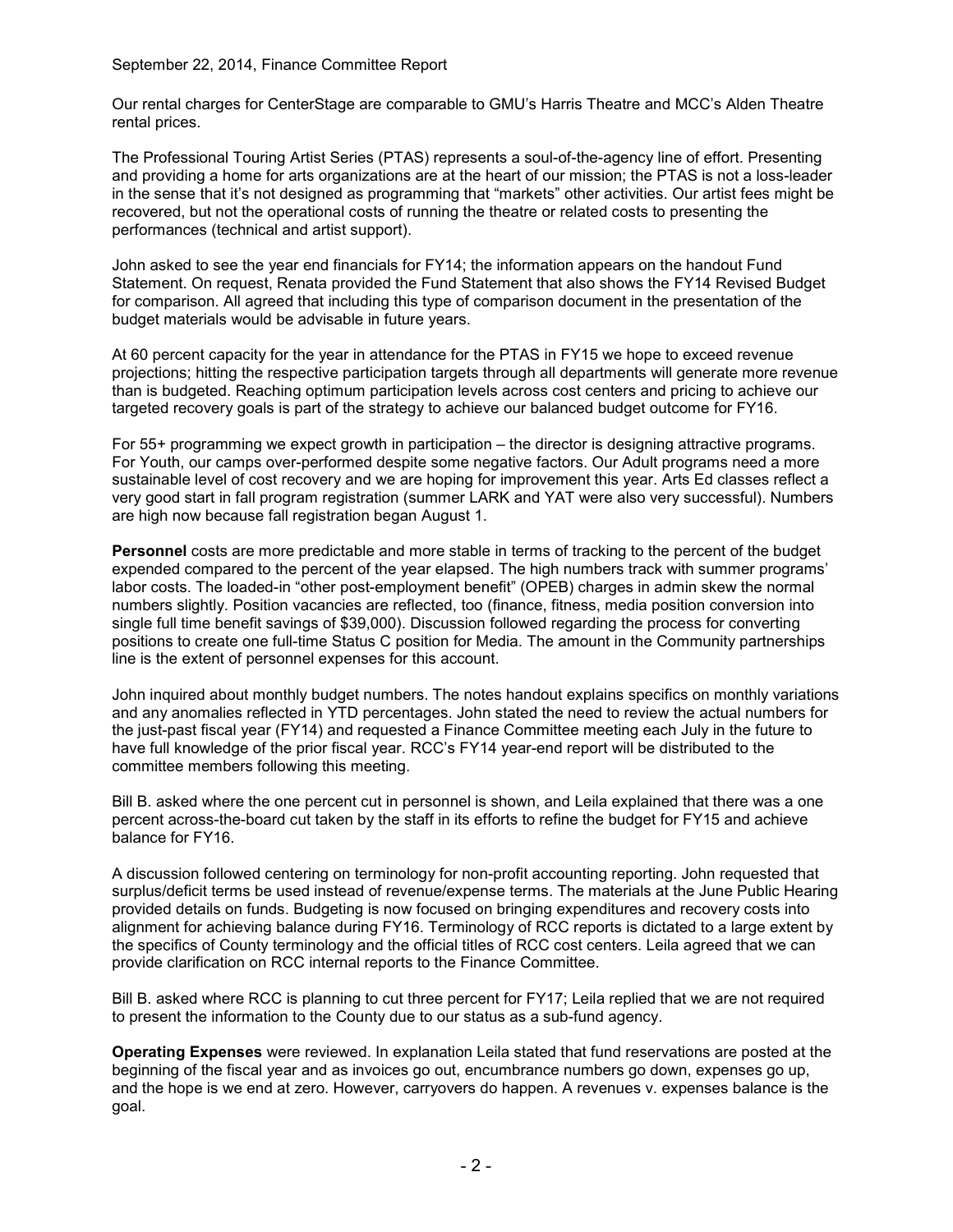September 22, 2014, Finance Committee Report

John requested that line titles reflect exactly what is included in the Excel sheet and not just be explained by the notes document. Renata explained that she is not allowed to change cost center titles, but that parenthetical description could be added to clarify the contents when necessary. It was agreed to make these parenthetical additions where appropriate.

John requested that financial materials and handouts be sent in advance of finance committee meetings and Leila agreed that this would be done.

In Capital Projects, as we have come to expect, there has been substantial carryover due to projects not starting when initially scheduled; where a project hasn't even begun, the entire budget allocation is carried over.

## Overview of the FY16 Budget memorandum

The budget transmittal memorandum for FY16 will be submitted on October 8. Discussion ensued on a formal approval process for the FY16 budget for RCC. John stressed the need for the Board to approve the FY16 budget as submitted. Leila agreed to review the previous months' Board meeting documentation to determine if any additional board action is required and send out information following this meeting.

Cathy was thanked and applauded for her long-time commitment as treasurer of the Board and Chair of the Finance Committee.

## Public Comment (must state name and address): Linda Singer, Reston resident, was present but did not speak.

Cathy adjourned the meeting at 7:02 p.m.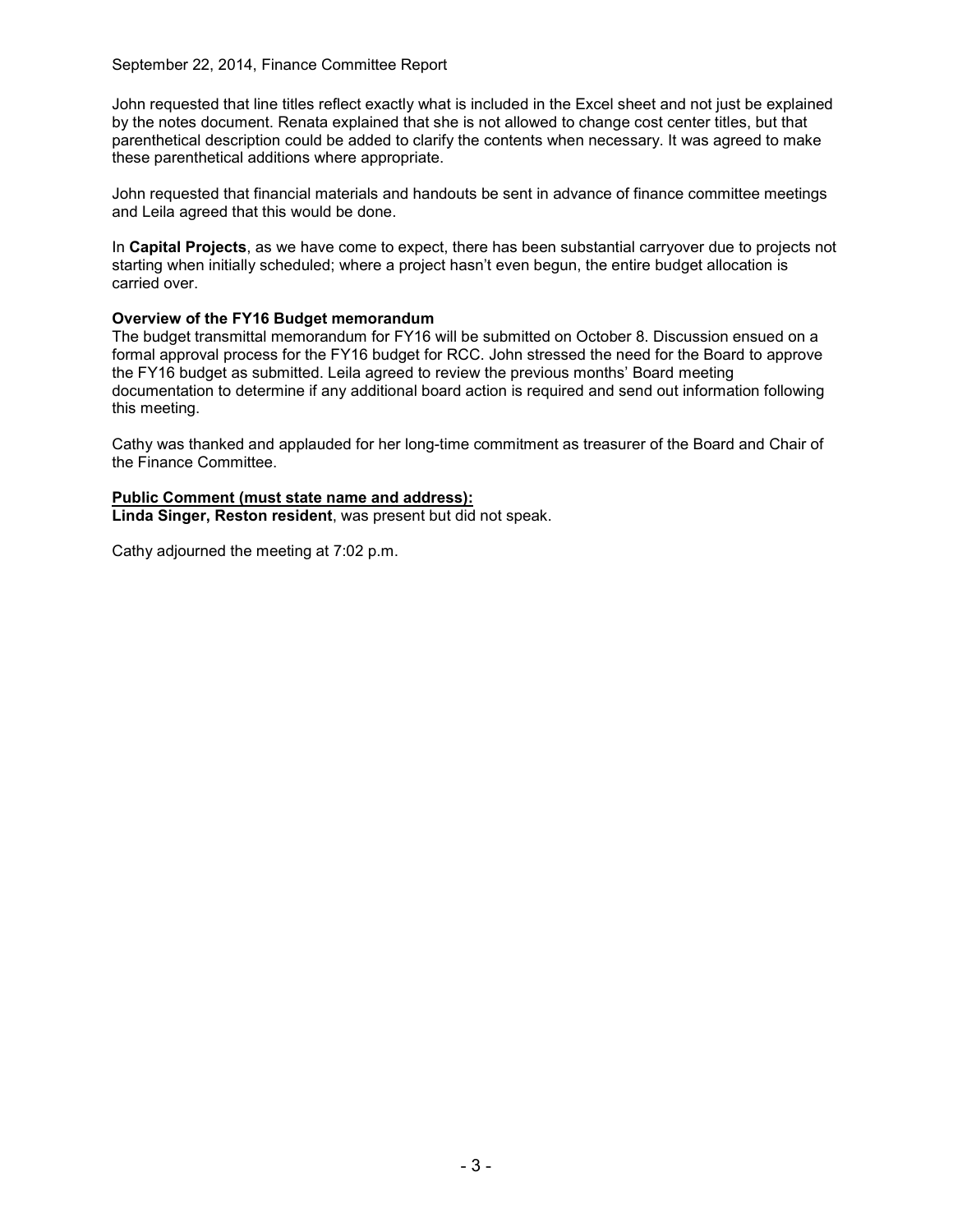#### **Revenue**

General Note: Fall 2014 activity registration started August 1<sup>st</sup>. Summer 2014 (after July 1, 2014) related revenue was reversed for FY14 year-end-close and recorded as FY15 revenue.

- 1. Administration: The Administration revenue budget shows combined tax, interest and facility rental revenues. Facility rental revenue is combined T-Mobile antenna and room rental revenue. We have collected 52% of tax revenue, 32% of estimated Facility Rental revenue (which also includes T-Mobile antenna revenue) and 2% of the projected interest revenue.
- 2. Performing Arts: Revenue collection is very uneven depending on scheduled shows and their related box office revenue.
- 3. Performing Arts Theatre Rental: Theatre rental payments are billed quarterly for year-round users such as RCP, or by event for others.
- 4. Performing Arts Cultural Activities/Arts Organizations: The community arts box office receipts and payments clearing line.
- 5. Aquatics Classes/drop-in: Year-to-date revenue represents daily gate fees, summer and initial fall program registration revenue.
- 6. Aquatics Rental: Year-to-date revenue represents a natatorium rental payment.
- 7. Fitness: Year-to-date amount includes summer and initial fall program registration revenue.
- 8. Teens: Year-to-date amount includes summer and initial fall program registration revenue. Most of this cost center's revenue is realized during the summer.
- 9. 55+: Year-to-date amount includes summer and initial fall program registration revenue.
- 10. Youth: Year-to-date amount includes summer and initial fall program registration revenue. Most of this cost center's revenue is realized during the summer.
- 11. Adult: Year-to-date amount includes summer and initial fall program registration revenue.
- 12. Community Events: Year-to-date amount includes Multicultural Festival vendors' rental payments.
- 13. Arts Education: Year-to-date amount includes summer and initial fall program registration revenue. Summer revenues from LARK and YAT contribute significantly to this cost center's revenue.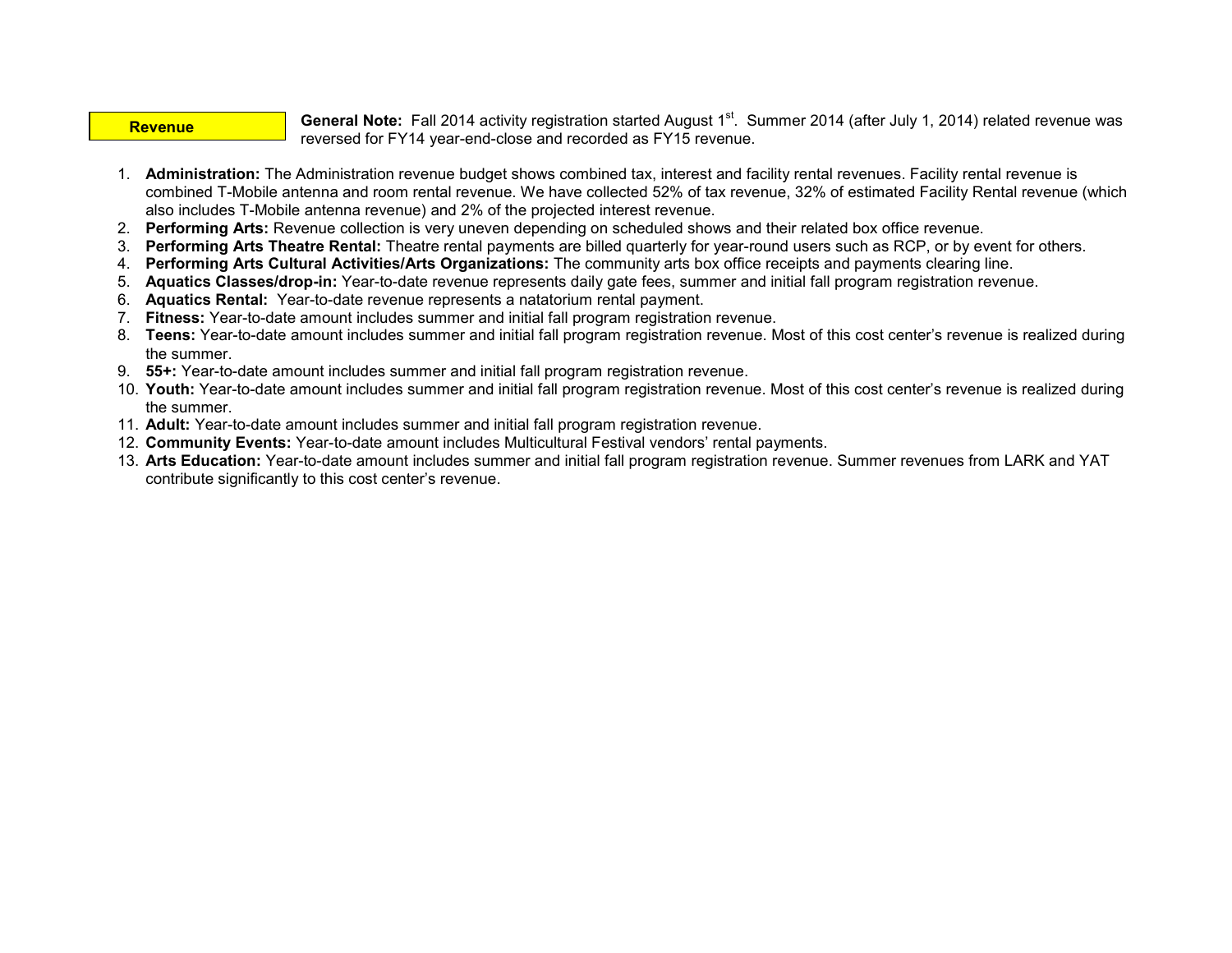#### Personnel Expenses:

General Note: Labor costs for Teen, Arts Education and Youth are higher due to summer camps labor costs occurring in July and August.

- 1. Administration: Administration's allocated budget is typically under-spent; funding provides for OPEB costs.
- 3. Booking: Personnel costs are at the expected level.
- 4. Comptroller: Personnel costs are at the expected level.
- 5. Customer Service: Personnel costs are at the expected level.
- 6. Facility Engineer: Personnel costs are at the expected level. Fringe Benefits costs caused budget overrun.
- 7. Maintenance: Personnel costs are at the expected level.
- 8. Information Technology: Personnel costs are at the expected level.
- 9. Media: Personnel costs are at the expected level.
- 10. Performing Arts: Personnel costs are at the expected level.
- 11. Aquatics: Personnel costs are at the expected level.
- 12. Leisure and Learning Administration: Personnel costs are at the expected level.
- 13. Fitness: Personnel costs are at the expected level.
- 14. Teens: Personnel costs include summer camps' labor costs which occurred in July and August.
- 15. 55+: Personnel costs are at the expected levels.
- 16. Youth: Personnel costs include summer camps' labor costs which occurred in July and August.
- 17. Adult: Personnel expenditures are at the expected levels.
- 18. Community Events: Personnel expenditures are at the expected levels.
- 19. Arts Education: Personnel expenditures include LARK/YAT summer labor costs which occurred in July and August.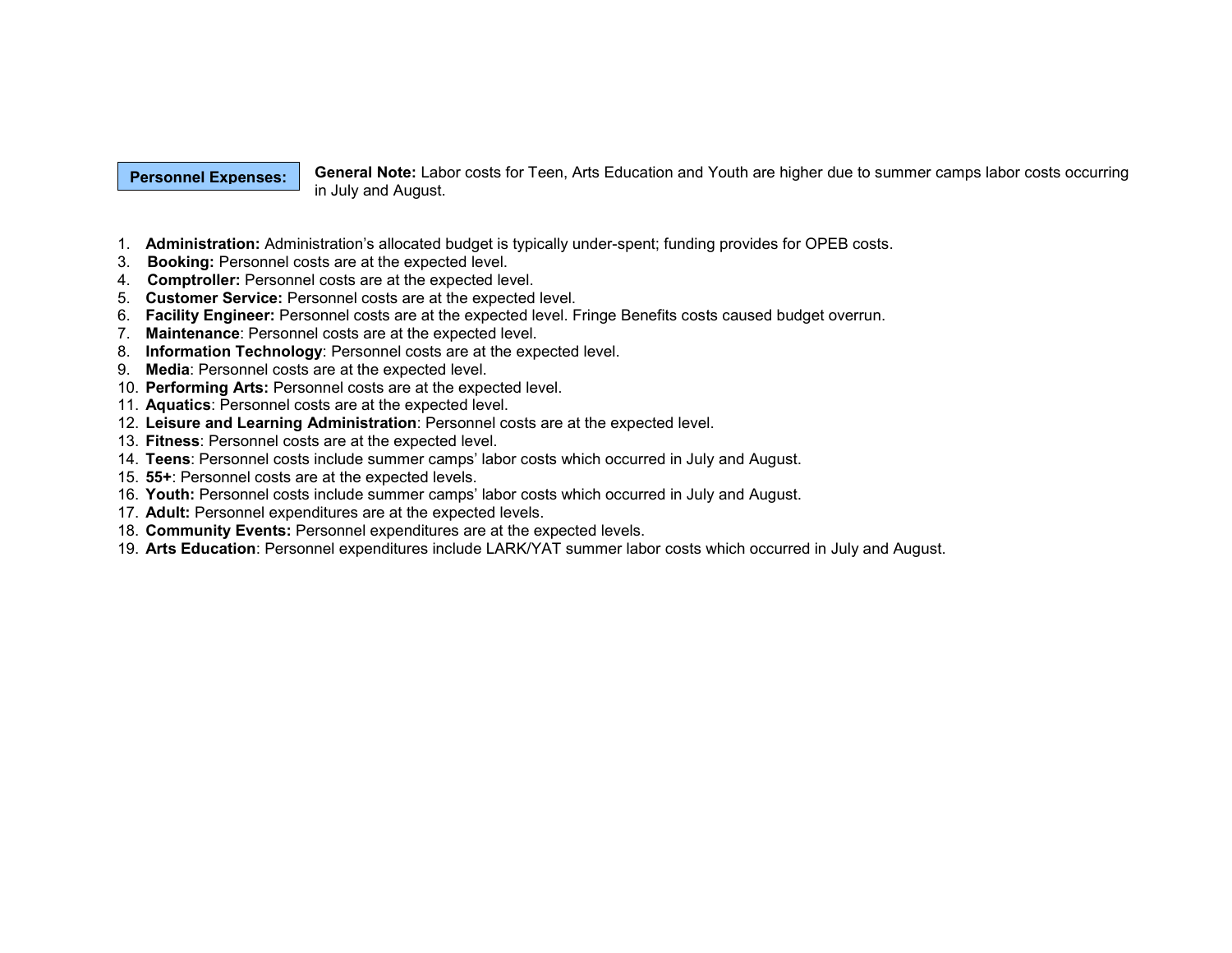### Operating Expenses:

General Note: Reservations for multiple months' expenses are made at the beginning of the year; funds are spent down from them.

- 1. Administration: Current month expenses include design services and training. Reservations are for design consulting services.
- 2. Board: Current month expenses are for hospitality and preference poll postage. Reservation is for preference poll.
- 3. Booking: Current month expenses are for storage facility rental, security, and supplies. Reservations are for security monitoring, piano tuning, and storage facility rental.
- 4. Comptroller: Current month expenses include LA facility lease payment, bank fees, and supply costs. There are no reservations.
- 5. Facility Engineering: Current month expenses include repair and maintenance costs. Reservations are for repair and maintenance.
- 6. Maintenance: Current month expenses include utility costs and supplies. Reservations are for repair and maintenance costs and utilities.
- 7. IT: Current month expenses include IT supplies and communication costs. Reservations are for communication and software costs.
- 8. Media: Current month expenses include sponsorships, printing, and supply costs. Reservations are for sponsorships.
- 10. Community Partnerships: Current month expenses are for meeting hospitality. Reservations are for RHT and IPAR.
- 11. Performing Arts: Current month expenses include theatre operating costs and performer contract advance payments. Reservations are for contractor advance payments.
- 11. Aquatics: Current month expenses are for pool maintenance. Reservations are for pool maintenance and supplies.
- 12. Leisure and Learning Admin: There are no current month expenses recorded. No open reservations.
- 13. Fitness: Current month expenses include supplies and program delivery contract costs. Reservations are for program delivery contract costs.
- 14. Teens: Current month expenses are for recreational activities, program supplies, and transportation. Reservations are for transportation and program delivery costs.
- 15. 55+: Current month expenditures include program supplies, transportation, and recreational activities costs. Reservation is for transportation.
- 16. Youth: Current month expenditures are for recreational activities, transportation, and program supplies. Reservations are for program delivery contract costs and transportation.
- 17. Adult: Current month expenditures include program supplies and recreational activities costs. Reservation is for program delivery contract costs.
- 18. Community Events: Current month expenditures are for program supply costs and program delivery contract costs. Reservations are for program delivery contract costs.
- 19. Arts Ed: Current month expenditures are for program supply costs. Reservations are for program delivery contract costs.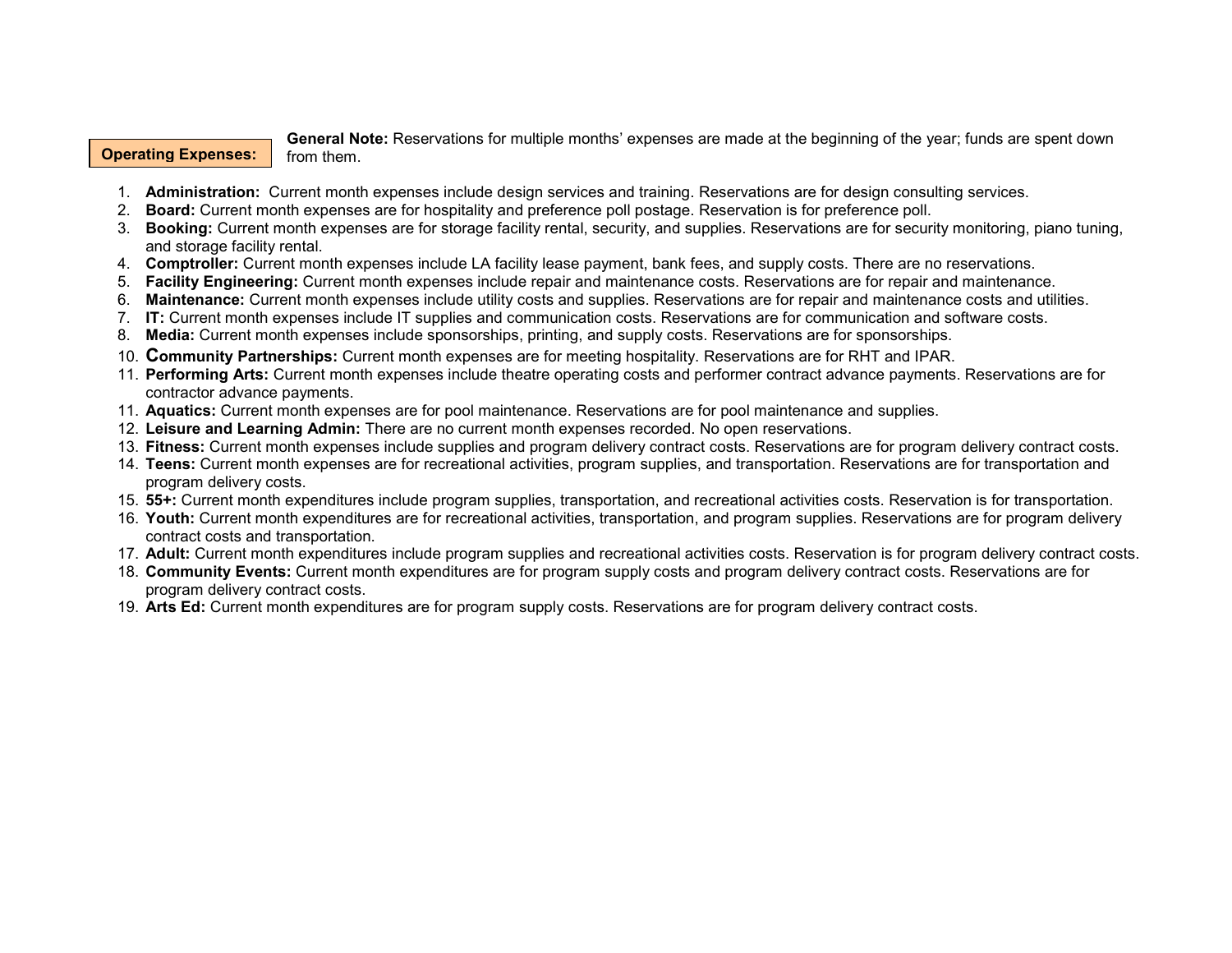## Capital Project Expense

General Note: Reservations for multiple months' expenses are made at the beginning of the year; funds are spent down from them.

- 1. RCC Improvements /C-000001: Includes motor control panel replacement, and HW Loading Dock projects.
- 2. Facility Enhancement Lake Anne /C-000002: Project completed. DMB to remove remaining funding.
- 3. Community Room Hunters Woods Enhancements /C-000003: Community room lighting and sound upgrades (chandelier fixtures design and replacement pending.)
- 4. Oil Tank Removal/C-000007: Project completed. DMB to remove funding.
- 5. RCC Center Stage Enhancements /C-000008: Allocated in previous years funding for Center Stage floor budget of 40K transferred from RCC Improvements project (#1) for ease of costs tracking. New cabling, sound and lighting upgrades will now be done at the same time and so that project budget allocation increased by \$100,000 for FY15.
- 6. Aquatics Mechanical Sys. Upgrade/ C-000009: Project Completed. DMB to remove remaining funding.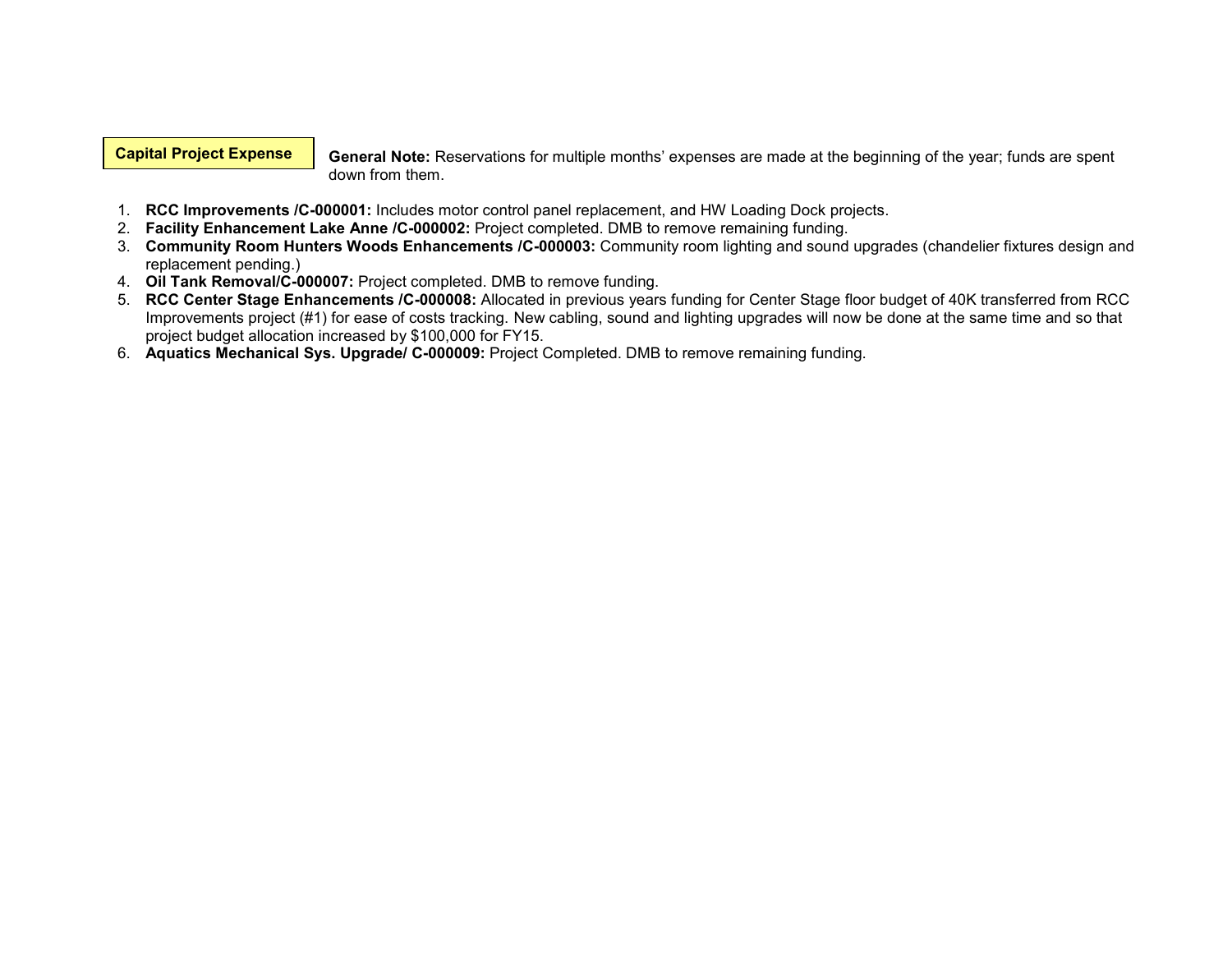| <b>Reston Community Center</b><br><b>Budget vs Actuals Worksheet</b> |                |                                                |                                      |                     |            |            |                                    |                        |                                     |
|----------------------------------------------------------------------|----------------|------------------------------------------------|--------------------------------------|---------------------|------------|------------|------------------------------------|------------------------|-------------------------------------|
| 30-Aug-14<br>100%/12*2mo=16.66%                                      |                |                                                |                                      |                     |            |            |                                    |                        |                                     |
| <b>Revised Beginning Fund Balance</b>                                | \$5,387,178    |                                                |                                      |                     |            |            |                                    |                        |                                     |
| <b>Y-End Estimated Fund Balance</b>                                  | \$4,243,330    |                                                |                                      |                     |            |            |                                    |                        |                                     |
|                                                                      |                |                                                |                                      |                     |            |            |                                    |                        |                                     |
|                                                                      |                |                                                |                                      |                     |            |            |                                    |                        | <b>YTD_Fee</b><br><b>Waiver as</b>  |
| <u> Revenue</u>                                                      | <b>Adopted</b> | <b>FY14</b><br><b>Budget FY15 Carryforward</b> | <b>Revised</b><br><b>Budget FY15</b> | <b>July</b>         | <b>Aug</b> | <b>YTD</b> | <b>REMAINING</b><br><b>BALANCE</b> | <b>YTD %</b><br>actual | <b>part of YTD</b><br><b>column</b> |
| Administration                                                       | 6,734,189      |                                                | 6,734,189                            | 3,345,661           | 121,700    | 3,467,361  | 3,266,828                          | 51.49%                 |                                     |
| 2 Performing Arts-Theatre Admiss.                                    | 48,720         |                                                | 48,720                               |                     | 28,330     | 28,330     | 20,390                             | 58.15%                 |                                     |
| 3 PA Theatre Rental                                                  | 31,640         |                                                | 31,640                               |                     | 125        | 125        | 31,515                             | 0.40%                  |                                     |
| 4 PA Cultural Activities/ Arts Org                                   |                |                                                |                                      |                     | 7,535      | 7,535      | (7, 535)                           | 0.00%                  |                                     |
| 5 Aquatics Classes/drop-in                                           | 343,406        |                                                | 343,406                              | 18,090              | 55,397     | 73,487     | 269,919                            | 21.40%                 | 1,900                               |
| 6 Aquatics Rental                                                    | 16,000         |                                                | 16,000                               |                     | 35         | 35         | 15,965                             | 0.22%                  |                                     |
| 7 L&L Fitness                                                        | 116,098        |                                                | 116,098                              | 9,548               | 29,841     | 39,389     | 76,709                             | 33.93%                 | 576                                 |
| 8 L&L Teens                                                          | 74,000         |                                                | 74,000                               | 33,750              | 5,111      | 38,861     | 35,139                             | 52.51%                 | 2,655                               |
| 9 L&L Senior                                                         | 62,000         |                                                | 62,000                               | 15,059              | 24,097     | 39,156     | 22,844                             | 63.15%                 | 3,329                               |
| 10 L&L Youth                                                         | 125,000        |                                                | 125.000                              | 89,841              | 9,654      | 99,495     | 25,505                             | 79.60%                 | 3,095                               |
| 11 L&L Adult                                                         | 125,486        |                                                | 125,486                              | 3,321               | 12,635     | 15,956     | 109,530                            | 12.72%                 | 2,095                               |
| 12 Community Events                                                  | 3,956          |                                                | 3,956                                | 900                 | 335        | 1,235      | 2,721                              | 31.22%                 |                                     |
| 13 Arts Education                                                    | 139,215        |                                                | 139,215                              | 63,035              | 29,269     | 92,304     | 46,911                             | 66.30%                 |                                     |
| <b>Total RCC Revenue</b>                                             | 7,819,710      |                                                |                                      | 7,819,710 3,579,205 | 324,064    | 3,903,269  | 3,916,441                          | 49.92%                 | 13,650                              |

L&L - Leisure & Learning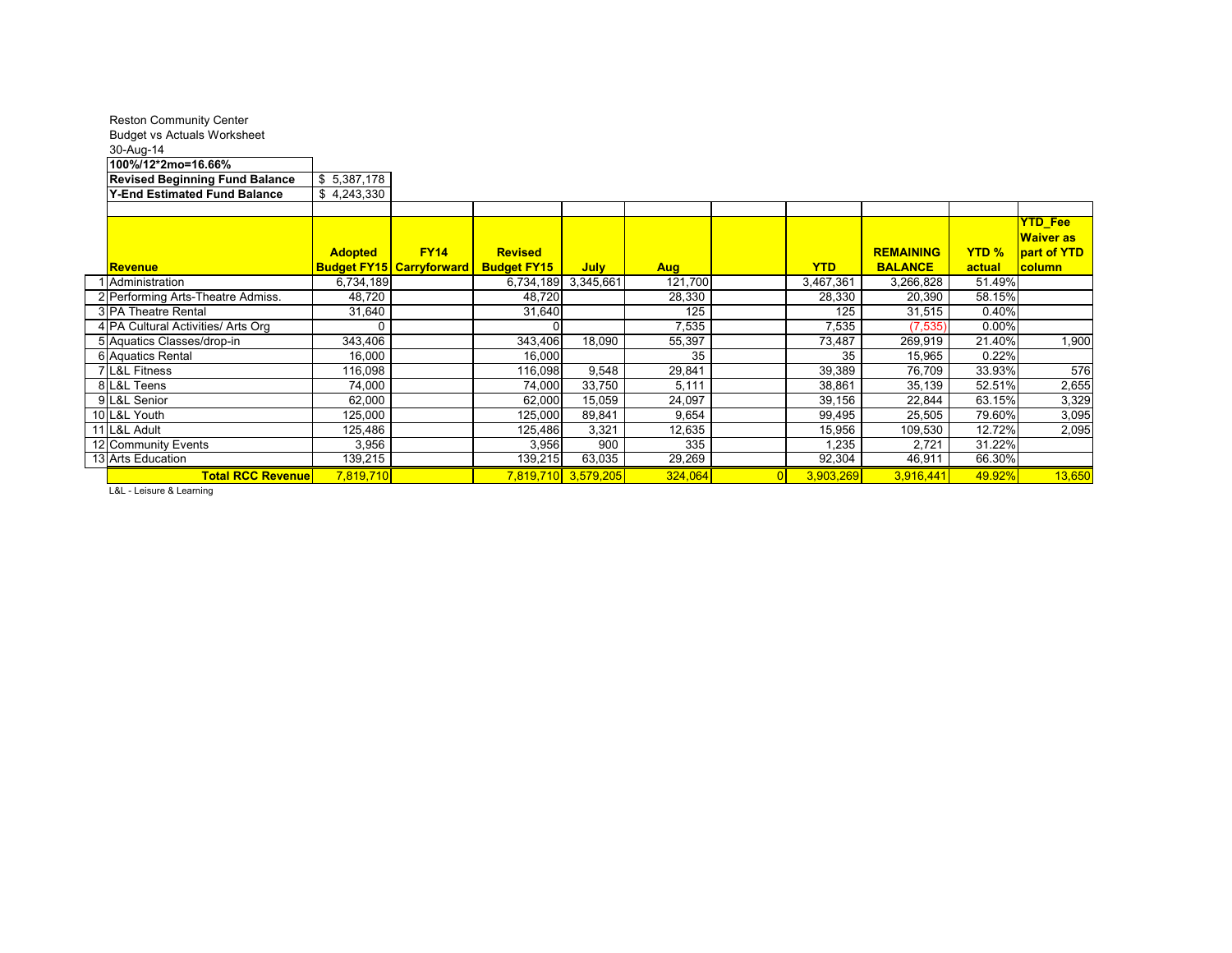| <b>Reston Community Center</b>        |             |
|---------------------------------------|-------------|
| <b>Budget vs Actuals Worksheet</b>    |             |
| 30-Aug-14                             |             |
| 100%/12*2mo=16.66%                    |             |
| <b>Revised Beginning Fund Balance</b> | \$5,387,178 |
| Y-End Estimated Fund Balance          | \$4,243,330 |

|        |                                         | <b>Adopted</b> | <b>FY14</b>                     | <b>Revised</b>     |         |         |                 |            | <b>REMAINING</b> | % Budget        |
|--------|-----------------------------------------|----------------|---------------------------------|--------------------|---------|---------|-----------------|------------|------------------|-----------------|
|        | <b>Personnel Expenses</b>               |                | <b>Budget FY15 Carryforward</b> | <b>Budget FY15</b> | July    | Aug     | <b>ENCUMBR.</b> | <b>YTD</b> | <b>BALANCE</b>   | <b>Used Ytd</b> |
|        | Administration                          | 536,276        |                                 | 536,276            | 13,913  | 31,545  |                 | 45,458     | 490,818          | 8.48%           |
|        | 3 Booking                               | 232,084        |                                 | 232,084            | 7,330   | 10,710  |                 | 18,040     | 214,044          | 7.77%           |
|        | 4 Comptroller                           | 364,787        |                                 | 364,787            | 10,174  | 21,802  |                 | 31,976     | 332,811          | 8.77%           |
|        | 5 Customer Service                      | 537,313        |                                 | 537,313            | 16,454  | 38,483  |                 | 54,937     | 482,376          | 10.22%          |
|        | 6 Facility Engineer                     | 106.668        |                                 | 106,668            | 3.772   | 7,873   |                 | 11,645     | 95,023           | 10.92%          |
|        | 7 Maintenance                           | 436,832        |                                 | 436,832            | 13,226  | 28,808  |                 | 42,034     | 394,798          | 9.62%           |
| $8$ IT |                                         | 125,618        |                                 | 125,618            | 4,476   | 10,119  |                 | 14,595     | 111,023          | 11.62%          |
|        | 9 Media                                 | 402,966        |                                 | 402,966            | 11,179  | 27,857  |                 | 39,036     | 363,930          | 9.69%           |
|        | 10 Community Partnerships               |                |                                 |                    | 947     | 440     |                 | 1,387      | (1, 387)         | 0.00%           |
|        | 11 Performing Arts                      | 485,415        |                                 | 485,415            | 10,079  | 33,555  |                 | 43,634     | 441,781          | 8.99%           |
|        | 12 Aquatics                             | 683,402        |                                 | 683,402            | 19,936  | 50,242  |                 | 70,178     | 613,224          | 10.27%          |
|        | 13 Leisure & Learning (L&L) Programs Ad | 216,801        |                                 | 216,801            | 7,595   | 16,820  |                 | 24,415     | 192,386          | 11.26%          |
|        | 14 L&L Fitness                          | 195,088        |                                 | 195,088            | 2,573   | 6,984   |                 | 9,557      | 185,531          | 4.90%           |
|        | 15 L&L Teens                            | 128,871        |                                 | 128,871            | 7,342   | 26,090  |                 | 33,432     | 95,439           | 25.94%          |
|        | 16 L&L Senior                           | 115,163        |                                 | 115,163            | 2,902   | 7,355   |                 | 10,257     | 104,906          | 8.91%           |
|        | 17 L&L Youth                            | 193,180        |                                 | 193,180            | 25,895  | 52,412  |                 | 78,307     | 114,873          | 40.54%          |
|        | 18 L&L Adult                            | 157,024        |                                 | 157,024            | 4,713   | 9,923   |                 | 14,636     | 142,388          | 9.32%           |
|        | 19 Community Events                     | 131.109        |                                 | 131,109            | 3,194   | 8,897   |                 | 12,091     | 119,018          | 9.22%           |
|        | 20 Arts Education                       | 310,497        |                                 | 310,497            | 26,709  | 76,514  |                 | 103,223    | 207,274          | 33.24%          |
|        | <b>Total Personnel Expenses</b>         | 5,359,094      |                                 | 5,359,094          | 192,409 | 466,429 | $\mathbf{0}$    | 658,838    | 4,700,256        | 12.29%          |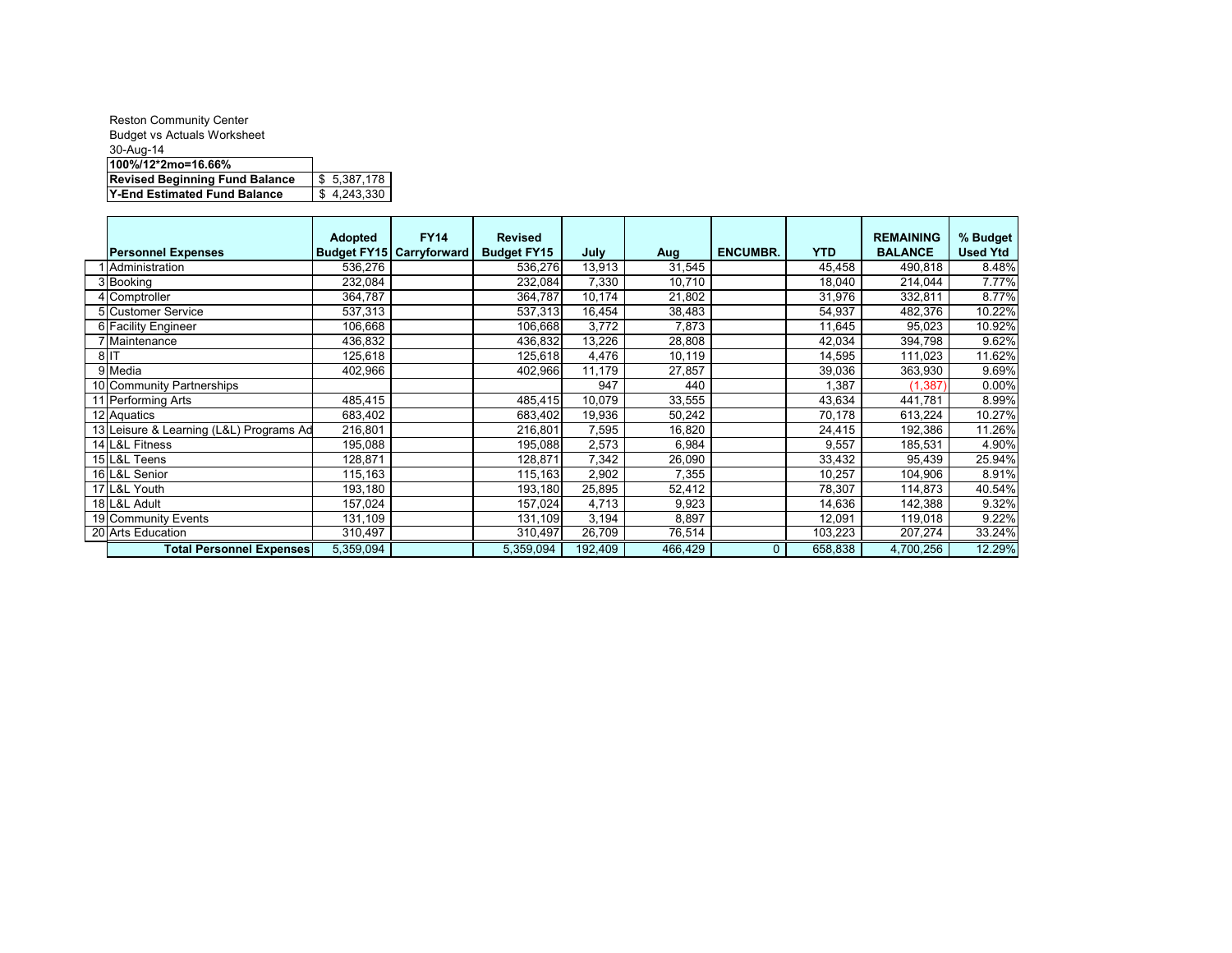| \$5,387,178 |
|-------------|
| \$4,243,330 |
|             |

|                                         | <b>Adopted</b>     | <b>FY14</b>         | <b>Revised</b>     |         |         |                 |            | <b>REMAINING</b> | % Budget        |
|-----------------------------------------|--------------------|---------------------|--------------------|---------|---------|-----------------|------------|------------------|-----------------|
| <b>Operational Expenses</b>             | <b>Budget FY15</b> | <b>Carryforward</b> | <b>Budget FY15</b> | July    | Aug     | <b>ENCUMBR.</b> | <b>YTD</b> | <b>BALANCE</b>   | <b>Used Ytd</b> |
| Administration                          | 119,823            | 57,211              | 177,034            | 6,162   | .454    | 51,292          | 58,908     | 118,126          | 49.16%          |
| 2 Board                                 | 109,000            |                     | 109,000            | 9,555   | 13,616  | 500             | 23,671     | 85,329           | 21.72%          |
| 3 Booking                               | 114,769            | 646                 | 115,415            | 5,490   | 5,608   | 62,867          | 73,965     | 41,450           | 64.45%          |
| 4 Comptroller/Customer Service          | 383,644            |                     | 383,644            | 5,134   | 247,160 |                 | 252,294    | 131,350          | 65.76%          |
| 5 Facility Engineer                     | 193,894            | 22,846              | 216,740            | 2,622   | 2,410   | 50,878          | 55,910     | 160,830          | 28.84%          |
| 6 Maintenance                           | 466,405            | 6                   | 466,411            | 17,734  | 24,974  | 337,216         | 379,924    | 86,487           | 81.46%          |
| 7 IT                                    | 90,802             | 500                 | 91,302             | 16,221  | 809     | 5,188           | 22,218     | 69,084           | 24.47%          |
| 8 Media                                 | 378,443            |                     | 378,443            | 800     | 63,293  | 49,061          | 113,154    | 265,289          | 29.90%          |
| 9 Community Partnerships                | 175,000            |                     | 175,000            | 46,500  | 217     | 42,500          | 89,217     | 85,783           | 50.98%          |
| 10 Performing Arts                      | 313,655            | 2,266               | 315,921            | 23,629  | 123,591 | 71,077          | 218,297    | 97,624           | 69.60%          |
| 11 Aquatics                             | 84,015             |                     | 84,015             | 6,546   | 4,662   | 13,303          | 24,511     | 59,504           | 29.17%          |
| 12 Leisure & Learning (L&L) Programs Ad | 6,800              |                     | 6,800              | 291     |         |                 | 291        | 6,509            | 4.28%           |
| 13 L&L Fitness                          | 16,068             |                     | 16,068             |         | 525     | 8,800           | 9,325      | 6,743            | 58.03%          |
| 14 L&L Teens                            | 133,780            |                     | 133,780            | 34,523  | 17,372  | 11,737          | 63,632     | 70,148           | 47.56%          |
| 15 L&L Senior                           | 86,390             |                     | 86,390             | 10,024  | 8,832   | 10,830          | 29,686     | 56,704           | 34.36%          |
| 16 L&L Youth                            | 136,012            |                     | 136,012            | 21.961  | 11,763  | 51,255          | 84.979     | 51,033           | 62.48%          |
| 17 L&L Adult                            | 98,097             |                     | 98,097             | 3,505   | 2,853   | 4,291           | 10,649     | 87,448           | 10.86%          |
| 18 Community Events                     | 145,757            |                     | 145,757            | 2,232   | 22,526  | 15,744          | 40,502     | 105,255          | 27.79%          |
| 19 Arts Education                       | 92,497             |                     | 92,497             | 901     | 3,218   | 4,600           | 8,719      | 83,778           | 9.43%           |
| <b>Total Operational Expenses</b>       | 3,144,851          | 83,475              | 3,228,326          | 213,830 | 554,883 | 791,139         | 1,559,852  | 1,668,474        | 49.60%          |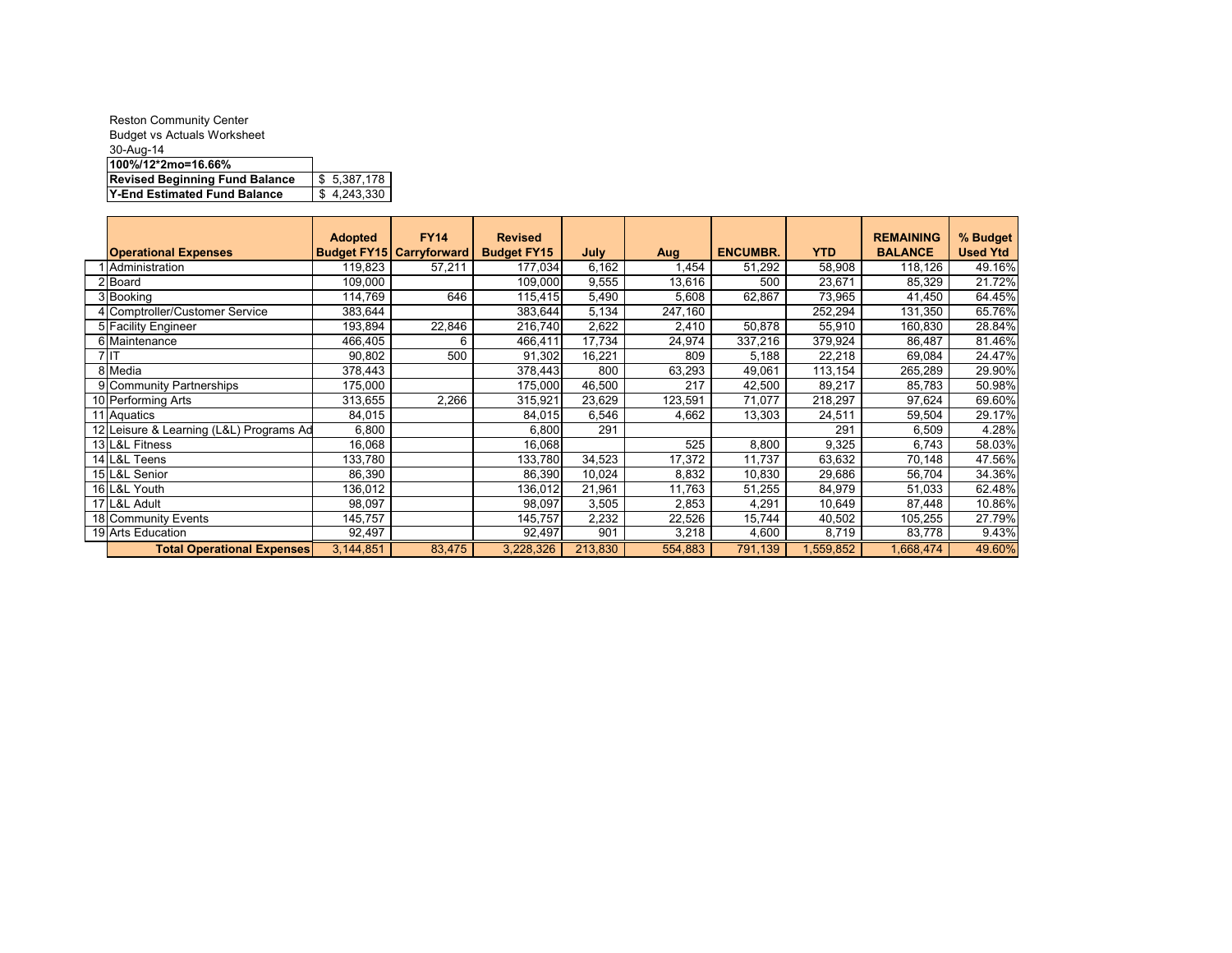| <b>Reston Community Center</b>        |             |
|---------------------------------------|-------------|
| <b>Budget vs Actuals Worksheet</b>    |             |
| 30-Aug-14                             |             |
| 100%/12*2mo=16.66%                    |             |
| <b>Revised Beginning Fund Balance</b> | \$5,387,178 |
| Y-End Estimated Fund Balance          | \$4,243,330 |

| Capital Proj. Desc. & Number/Cap     | <b>Adopted</b> | <b>FY14</b>                     | <b>Revised</b>     |             |          |                 |            | <b>REMAINING</b> | % Budget        |
|--------------------------------------|----------------|---------------------------------|--------------------|-------------|----------|-----------------|------------|------------------|-----------------|
| Equip.                               |                | <b>Budget FY15 Carryforward</b> | <b>Budget FY15</b> | <b>July</b> | Aug      | <b>ENCUMBR.</b> | <b>YTD</b> | <b>BALANCE</b>   | <b>Used Ytd</b> |
| 1 RCC Improvements C-000001          |                | 174.353                         | 174,353            | 1,654       |          | 3.337           | 4.991      | 169.362          | 0.00%           |
| 2 Fac. Enhcment. LA C-000002         |                | 90                              | 90                 |             |          |                 |            | 90               | $0.00\%$        |
| 3 C. R. HW Enhcmnts. C-000003        |                | 130.795                         | 130.795            |             |          |                 |            | 130.795          | $0.00\%$        |
| 4 Oil Tank Removal C-000007          |                | .169                            | l.169              |             |          |                 |            | .169             |                 |
| 5 Theatre Enhancements C-000008      | 130.000        | 68,000                          | 198,000            |             |          |                 |            | 198,000          | 0.00%           |
| 6 Aquat. Mech. Sys. Upgrade C-000009 |                | 89,758                          | 89,758             |             |          |                 |            | 89,758           | 0.00%           |
| <b>Total Capital Expenses</b>        | 130,000        | 464,165                         | 594,165            | 1,654       |          | 3,337           | 4,991      | 589,174          | 3.84%           |
|                                      |                |                                 |                    |             |          |                 |            |                  |                 |
| <b>Total RCC Expenditures</b>        | 8.633.945      | 547.640                         | 9.181.585          | 407.893     | .021.312 | 794.476         | 2.223.681  | 6.957.904        | 25.76%          |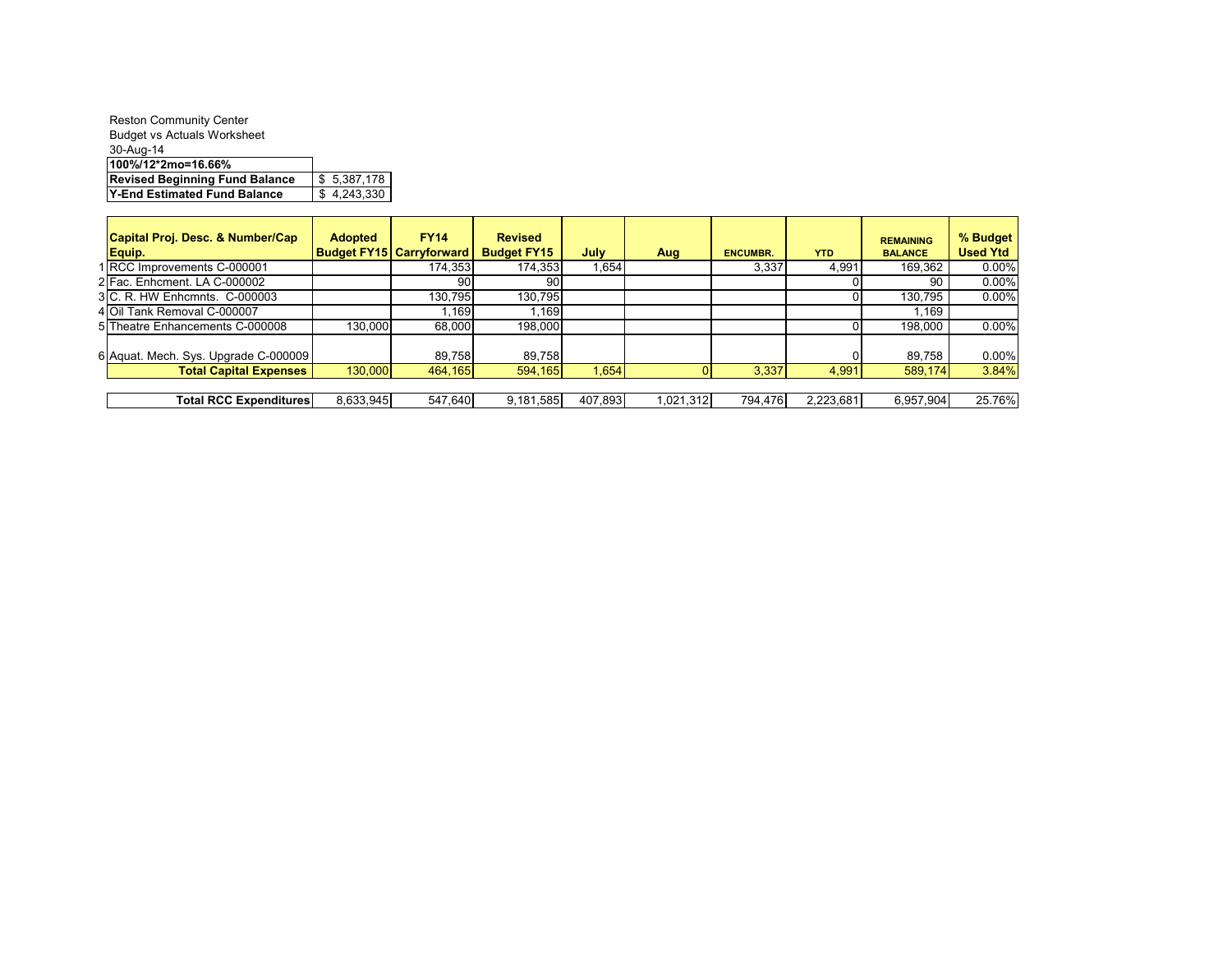| <b>Reston Community Center</b>        |             |
|---------------------------------------|-------------|
| <b>Budget vs Actuals Worksheet</b>    |             |
| 30-Aug-14                             |             |
| 100%/12*2mo=16.66%                    |             |
| <b>Revised Beginning Fund Balance</b> | \$5,387,178 |
| Y-End Estimated Fund Balance          | \$4,243,330 |

|                             | <b>Adopted</b> | <b>FY14</b>                     | <b>Revised</b>       |                     |           |          |           | Remaining      |
|-----------------------------|----------------|---------------------------------|----------------------|---------------------|-----------|----------|-----------|----------------|
|                             |                | <b>Budget FY15 Carryforward</b> | <b>Budget FY15</b>   | Julv                | August    | Encumbr. | YTD       | <b>Balance</b> |
| Revenue                     | 7.819.710      |                                 |                      | 7,819,710 3,579,205 | 324.064   |          | 3.903.269 | 3,916,441      |
| Personnel                   | 5,359,094      |                                 | 5.359.094            | 192.409             | 466.429   |          | 658.838   | 4.700.256      |
| Operating                   | 3.144.851      | 83.475                          | 3.228.326            | 213.830             | 554.883   | 791.139  | .559.852  | 1.668.474      |
| <b>Capital Projects</b>     | 130.000        | 464.165                         | 594.165              | 1.654               |           | 3.337    | 4.991     | 589.174        |
| <b>Total Expenses</b>       | 8,633,945      | 547.640                         | 9.181.585            | 407.893             | 1.021.312 | 794.476  | 2.223.681 | 6.957.904      |
| Revenue less Total Expenses | $-814.235$     | -547.640                        | -1,361,875 3,171,312 |                     | -697.248  | -794.476 | 1.679.588 | $-3.041.463$   |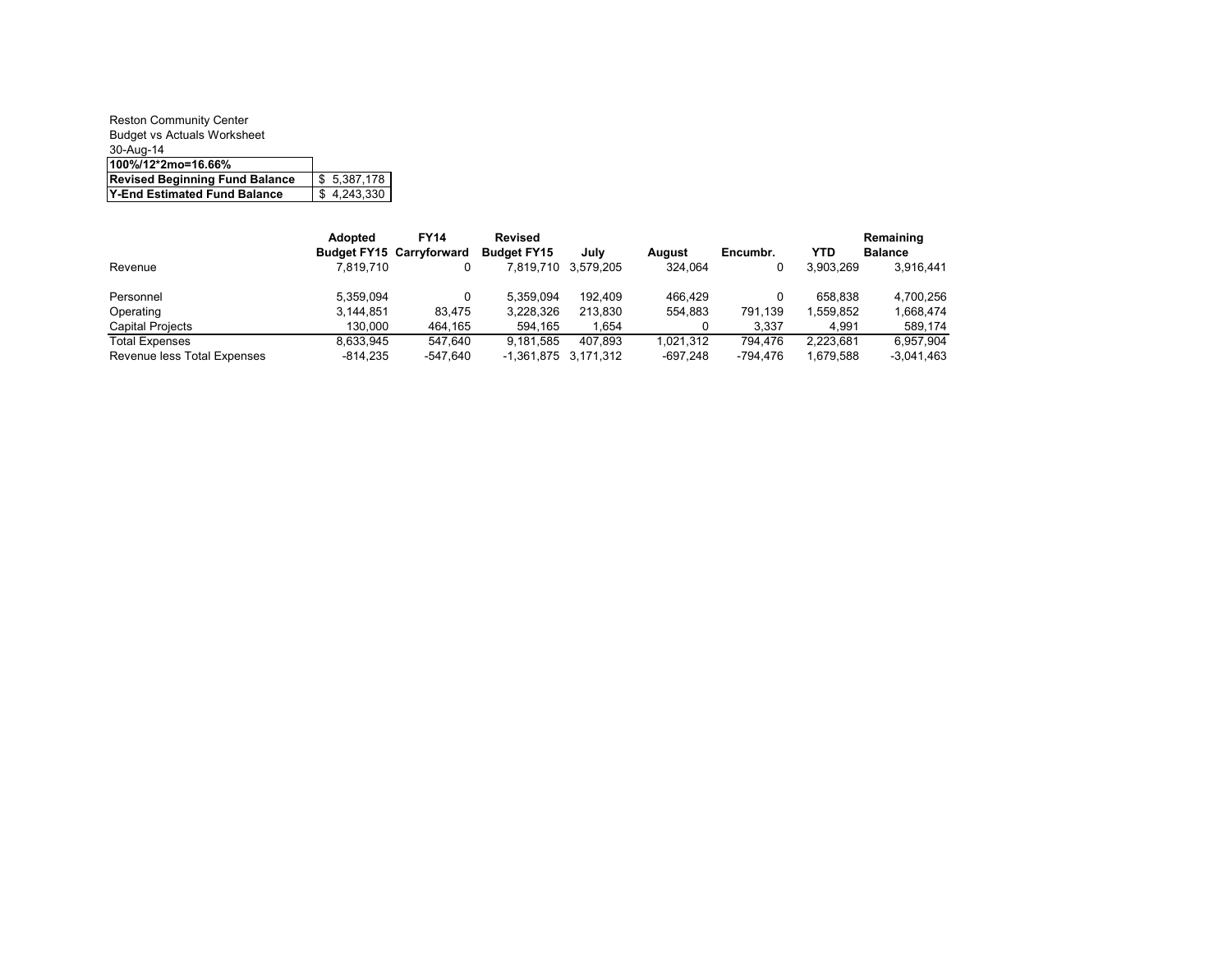| <b>FUND STATEMENT</b>                      |                          |                                                 |                                                 |                                                    |                                                         |
|--------------------------------------------|--------------------------|-------------------------------------------------|-------------------------------------------------|----------------------------------------------------|---------------------------------------------------------|
| <b>Fund 40050, Reston Community Center</b> |                          |                                                 |                                                 |                                                    |                                                         |
|                                            | FY 2014<br><b>Actual</b> | FY 2015<br><b>Adopted</b><br><b>Budget Plan</b> | FY 2015<br><b>Revised</b><br><b>Budget Plan</b> | FY 2016<br><b>Advertised</b><br><b>Budget Plan</b> | DTA Feb 2014 Tax revenue                                |
| <b>Beginning Balance</b>                   | \$5,742,205              | \$4,081,443                                     | \$5,387,178                                     | \$4,243,675                                        | estimate                                                |
| Revenue:                                   |                          |                                                 |                                                 |                                                    |                                                         |
| Taxes                                      | \$6,283,904              | \$6,518,071                                     | \$6,778,759                                     | \$7,016,016                                        | <b>DMB</b> allocated additional                         |
| Interest                                   | 5,727                    | 41,710                                          | 8,357                                           | 8,441/                                             | 75K in funding for Pay for<br>Performance in effect for |
| Vending                                    | 2,119                    | 1,500                                           | 1,500                                           | 1,616                                              | FY15. RCC request was                                   |
| Aquatics                                   | 295,691                  | 359,406                                         | 323,600                                         | 334,074                                            | \$5,283,663                                             |
| Leisure and Learning                       | 444,313                  | 502,584                                         | 487,179                                         | 506,008                                            |                                                         |
| Rental                                     | 144,353                  | 172,908                                         | 137,725                                         | 149,921                                            |                                                         |
| Arts and Events                            | 246,115                  | 223,531                                         | 223,531                                         | $\sqrt{261,351}$                                   | FY14 Carryover of                                       |
| <b>Total Revenue</b>                       | \$7,422,222              | \$7,819,710                                     | \$7,960,651                                     | \$8,277,427                                        | \$83,474                                                |
| <b>Total Available</b>                     | \$13,164,427             | \$11,901,153                                    | \$13,347,829                                    | \$12,521,102                                       |                                                         |
| Expenditures:                              |                          |                                                 |                                                 |                                                    | Cap Equip.<br>PO8500139845/Dell not                     |
| <b>Personnel Services</b>                  | \$4,912,558              | \$5,359,094                                     | \$5,359,094                                     | \$5,367,499                                        | delivered yet.                                          |
| <b>Operating Expenses</b>                  | 2,657,370                | 3,144,851                                       | 3,228,325                                       | 2,909,396                                          |                                                         |
| <b>Capital Equipment</b>                   | 8,742                    | 0                                               | 13,587                                          | 0                                                  |                                                         |
| <b>Capital Projects</b>                    | 198,579                  | 130,000                                         | 503,148                                         | 647,000                                            | Added to 130K FY14                                      |
| <b>Total Expenditures</b>                  | \$7,777,249              | \$8,633,945                                     | \$9,104,154                                     | \$8,923,895                                        | Carryover of $$464,166 +$                               |
| <b>Total Disbursements</b>                 | \$7,777,249              | \$8,633,945                                     | \$9,104,154                                     | \$8,923,895                                        | Cap. Equip \$13,587                                     |
|                                            |                          |                                                 |                                                 |                                                    | carryover                                               |
| Ending Balance <sup>1</sup>                | \$5,387,178              | \$3,267,208                                     | \$4,243,675                                     | \$3,597,207                                        |                                                         |
| Capital Project Reserve <sup>2</sup>       | 3,000,000                | 2,247,880                                       | 3,000,000                                       | \$2,309,184                                        |                                                         |
| Maintenance Reserve                        | \$890.667                | \$862,934                                       | \$955,278                                       | \$993,291                                          |                                                         |
| <b>Feasibility Study Reserve</b>           | 148,444                  | 156,394                                         | 159,213                                         | \$165,549                                          |                                                         |
| Economic and Program Reserve               | 1,348,067                | 0                                               | 129,184                                         | 129,184                                            |                                                         |
| <b>Unreserved Balance</b>                  | \$0                      | \$0                                             | \$0                                             | \$0                                                |                                                         |
|                                            |                          |                                                 |                                                 |                                                    |                                                         |
| Tax Rate per \$100 of Assessed Value       | \$0.047                  | \$0.047                                         | \$0.047                                         | \$0.047                                            |                                                         |

<sup>1</sup> The fund balance in Fund 40050, Reston Community Center, is maintained at adequate levels relative to projected personnel and operating requirements. Available fund balance is divided into four reserve accounts designated to provide funds for unforeseen catastrophic facility repairs, feasibility studies for future programming, funds for future capital projects, and funds for economic and program contingencies.

<sup>2</sup> Funds reserved for capital projects are not encumbered based on normal accounting practices; however, they are allocated for future capital projects.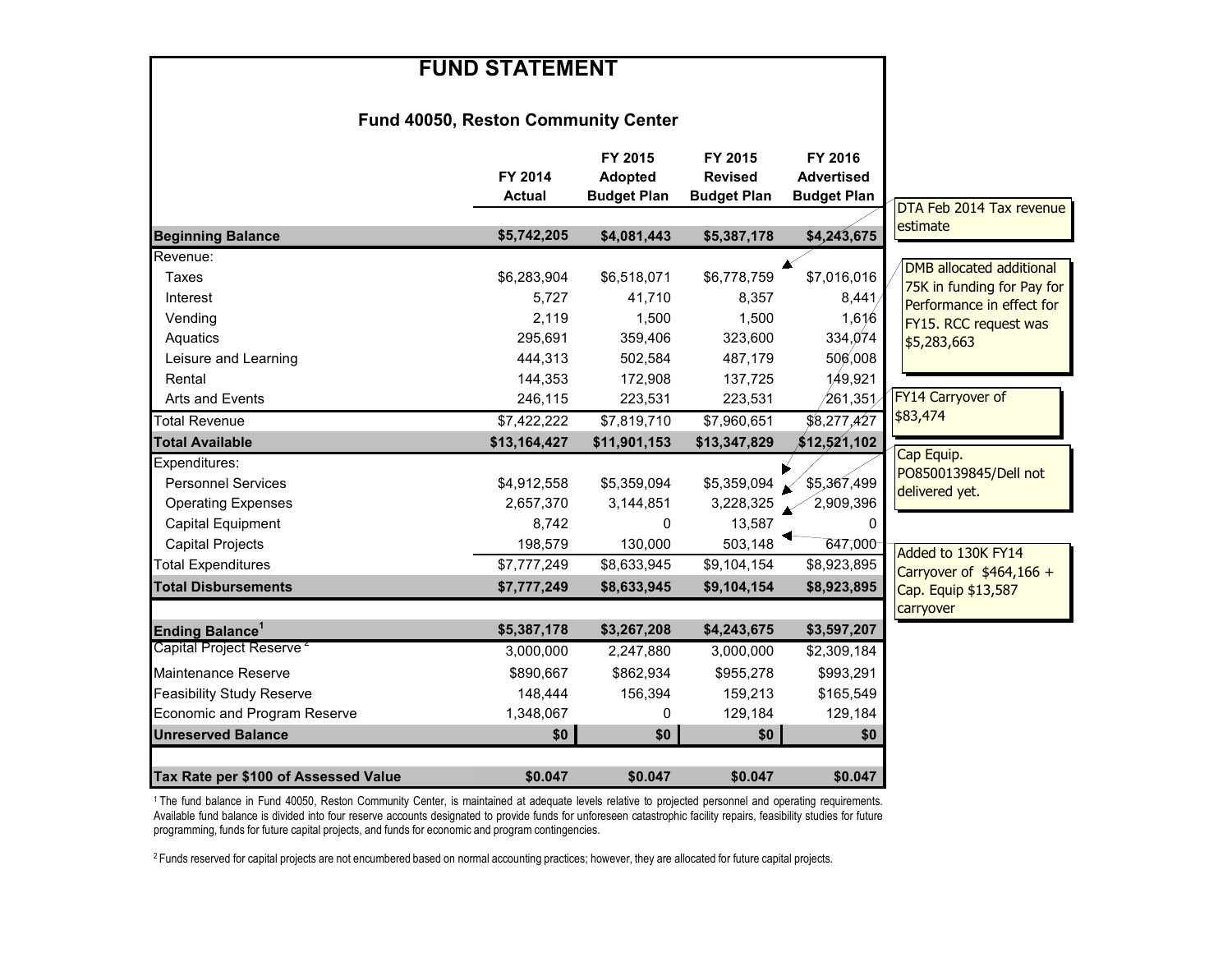## FUND STATEMENT

## Funds 40050, Reston Community Center

## DTA Feb 2014 Tax revenue estimate

|                                      | FY 2014<br><b>Revised Budget</b> | FY 2014<br><b>Actual</b> | <b>Increase</b><br>(Decrease)<br>$(Col. 2-1)$ | FY 2015<br><b>Adopted</b><br><b>Budget Plan</b> | FY 2015<br><b>Revised</b><br><b>Budget Plan</b> | <b>Increase</b><br>(Decrease)<br>(Col. 5 -4) | DMB allocated additional<br>75K in funding for Pay<br>for Performance in effect<br>for FY15. RCC request |
|--------------------------------------|----------------------------------|--------------------------|-----------------------------------------------|-------------------------------------------------|-------------------------------------------------|----------------------------------------------|----------------------------------------------------------------------------------------------------------|
| <b>Beginning Balance</b>             | \$5,742,205                      | \$5,742,205              | \$0                                           | \$4,081,443                                     | \$5,387,178                                     | \$1,305,735                                  | was \$5,283,663                                                                                          |
| Revenue:                             |                                  |                          |                                               |                                                 |                                                 |                                              |                                                                                                          |
| Taxes                                | \$6,359,093                      | \$6,283,904              | (\$75,189)                                    | \$6,518,071                                     | \$6,778,759                                     | \$260,688                                    | FY14 Carryover of                                                                                        |
| Interest                             | 47,077                           | 5,727                    | (41, 350)                                     | 41,710                                          | 8,357                                           | (33/353)                                     | \$83,474+350.00- pre                                                                                     |
| Aquatics                             | 313,160                          | 295,691                  | (17, 469)                                     | 359,406                                         | 323,600                                         | (35,806)                                     | encumbered minus \$5.53                                                                                  |
| Leisure and Learning                 | 464,541                          | 444,313                  | (20, 228)                                     | 502,584                                         | 487,179                                         | (15, 405)                                    | discount still showing as                                                                                |
| Rental                               | 150,500                          | 146,472                  | (4,028)                                       | 174,408                                         | 139,225                                         | (35/183)                                     | encumbrance added to FY15                                                                                |
| Arts and Events                      | 210,632                          | 246,115                  | 35,483                                        | 223,531                                         | 223,531                                         | 0                                            | +ممسمم:                                                                                                  |
| <b>Total Revenue</b>                 | \$7,545,003                      | \$7,422,222              | (\$122,781)                                   | \$7,819,710                                     | \$7,960,651                                     | $\sqrt{$140,941}$                            | Cap Equip.                                                                                               |
| <b>Total Available</b>               | \$13,287,208                     | \$13,164,427             | (\$122,781)                                   | \$11,901,153                                    | \$13,347,829                                    | \$1,446,676                                  | PO8500139845/Dell not                                                                                    |
| Expenditures:                        |                                  |                          |                                               |                                                 |                                                 |                                              | delivered yet.                                                                                           |
| <b>Personnel Services</b>            | \$5,205,285                      | \$4,912,558              | (\$292,727)                                   | \$5,359,094                                     | \$5,359,094                                     | \$0                                          |                                                                                                          |
| <b>Operating Expenses</b>            | 3,337,735                        | 2,657,370                | (680, 365)                                    | 3,144,851                                       | 3,228,669                                       | 83,818                                       |                                                                                                          |
| Capital Equipment                    | 28,000                           | 8,742                    | (19, 258)                                     | $\Omega$                                        | 13,587                                          | 13,587                                       | Carryover excludes                                                                                       |
| <b>Capital Projects</b>              | 634,745                          | 198,579                  | (436, 166)                                    | 130,000                                         | 503,149                                         | 373,149                                      | remaining balance for proj                                                                               |
| <b>Total Expenditures</b>            | \$9,205,765                      | \$7,777,249              | (\$1,428,516)                                 | \$8,633,945                                     | \$9,104,499                                     | \$470,554                                    | #2 \$90, #7 \$1,169, #9                                                                                  |
| <b>Total Disbursements</b>           | \$9,205,765                      | \$7,777,249              | (\$1,428,516)                                 | \$8,633,945                                     | \$9,104,499                                     | \$470,554                                    | \$89,758 which are                                                                                       |
|                                      |                                  |                          |                                               |                                                 |                                                 |                                              | completed and balances                                                                                   |
| Ending Balance <sup>1</sup>          | \$4,081,443                      | \$5,387,178              | \$1,305,735                                   | \$3,267,208                                     | \$4,243,330                                     | \$976,122                                    | should not be carried                                                                                    |
| Maintenance Reserve                  | \$905,400                        | \$890,667                | (\$14,733)                                    | \$862,934                                       | \$955,278                                       | \$92,344                                     | forward. Total encumbered                                                                                |
| <b>Feasibility Study Reserve</b>     | 150,900                          | 148,444                  | (2, 456)                                      | 156,394                                         | 159,213                                         | 2,819                                        | carryover \$4,992 and                                                                                    |
| Capital Project Reserve <sup>2</sup> | 3,000,000                        | 3,000,000                | 0                                             | 2,247,880                                       | 3,000,000                                       | 752,120                                      | unencumbered Cap Proj                                                                                    |
| Economic and Program Reserve         | 25,143                           | 1,348,067                | 1,322,924                                     | 0                                               | 128,838                                         | 128,838                                      | carryover \$368,157                                                                                      |
| <b>Unreserved Balance</b>            | \$0                              | \$0                      | (50)                                          | \$0                                             | \$0                                             | \$0                                          |                                                                                                          |
| Tax Rate per \$100 of Assessed       | \$0.047                          | \$0.047                  | \$0.000                                       | \$0.047                                         | \$0.047                                         | \$0.000                                      |                                                                                                          |

<sup>1</sup> The fund balance in Fund 40050, Reston Community Center, is maintained at adequate levels relative to projected personnel and operating requirements. Available fund balance is divided into four reserve accounts designated to provide funds for unforeseen catastrophic facility repairs, feasibility studies for future programming, funds for future capital projects, and funds for economic and program contingencies.

<sup>2</sup> Funds reserved for capital projects are not encumbered based on normal accounting practices; however, they are allocated for